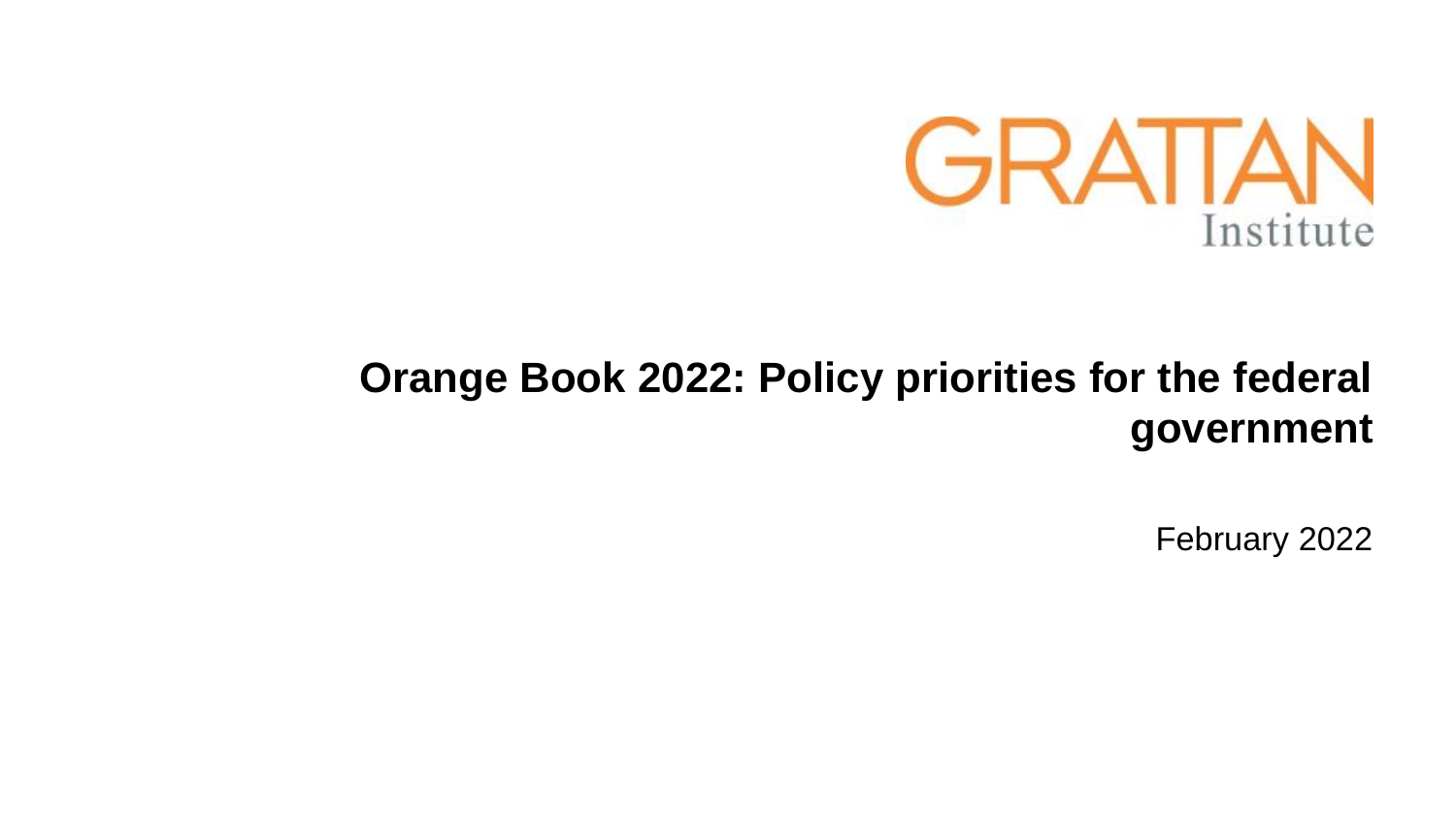

### **1 Prioritising a government's agenda**

- **2 Economic policy**
- **3 Housing**
- **4 Energy and climate change**
- **5 Transport**
- **6 Health**
- **7 Aged care**
- **8 School education**
- **9 Retirement incomes**
- **10 Budget policy**
- **11 Integrity**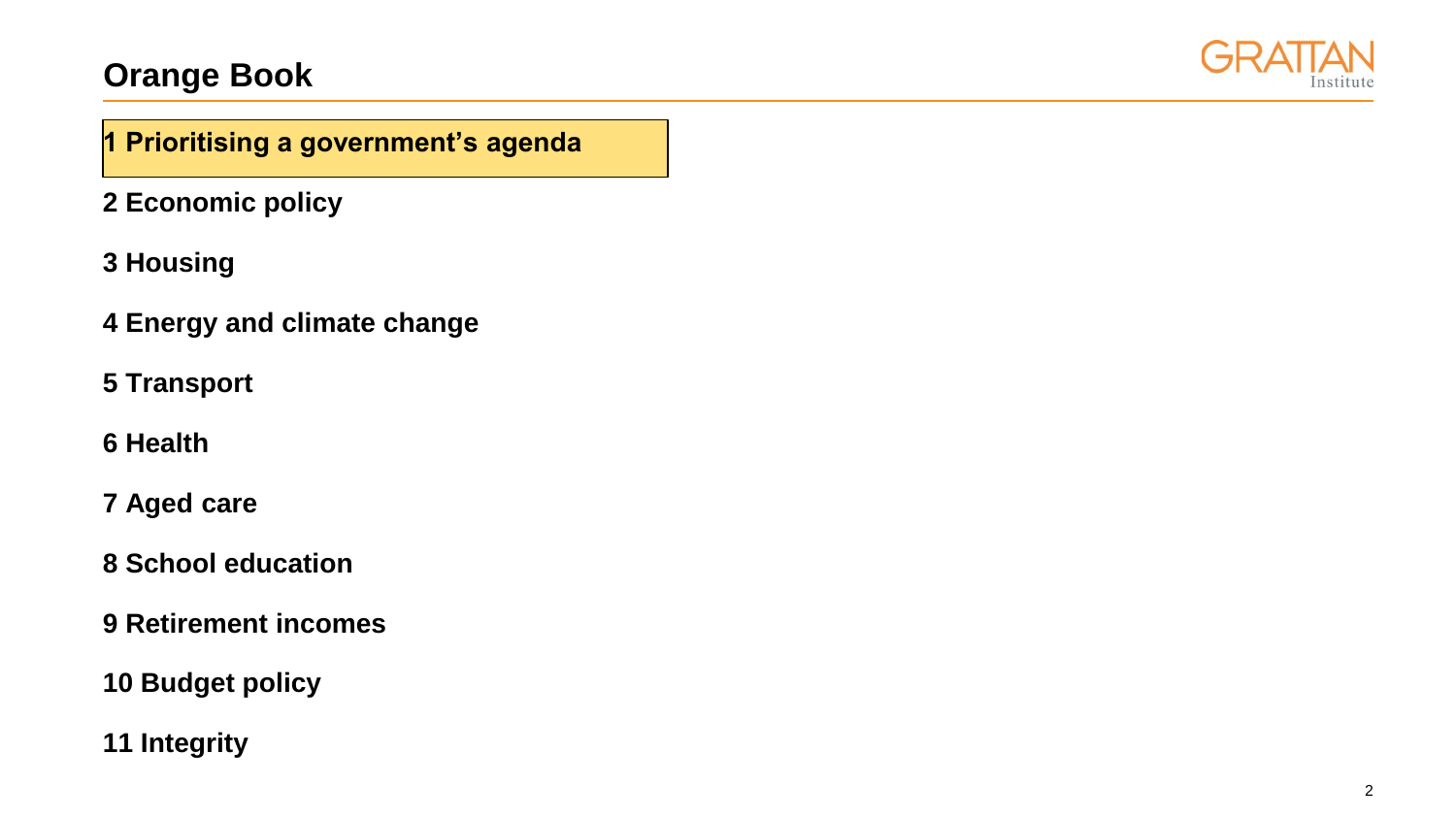

- Grattan Institute's 'Orange Book' sets out our policy recommendations for the incoming Federal government.
- All are based on detailed research and analysis published by Grattan Institute since it was founded 13 years ago.
- The Orange Book focuses on reforms to policy to boost incomes, improve health and education, create better transport links, make housing more affordable, generate meaningful progress on climate change, and strengthen our political institutions.
- Policies are a mix of those that would save money, require additional spending, boost revenues and improve efficiency of the tax mix.
- It excludes foreign affairs and trade, defence and security, law and order, industrial relations, higher education, communications, agriculture, Indigenous affairs, and the environment (outside of climate change). These areas are important but are not part of Grattan Institute's current work program.
- While governments have been rightly focussed on dealing with the health, economic and social fall out from the pandemic, now is the time to focus policy energy and political capital on a program of economic, social policy and institutional reforms.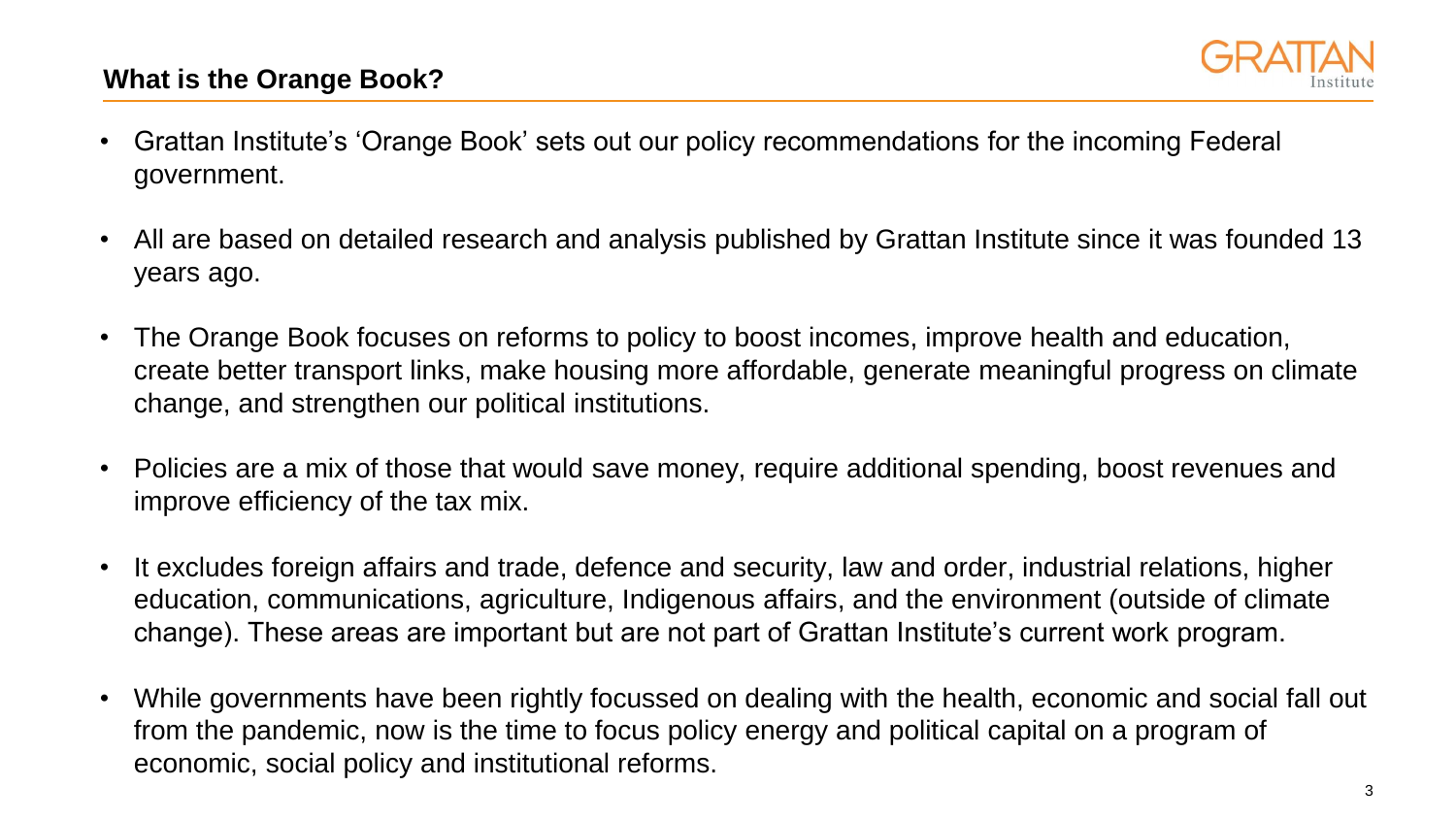



**Doability**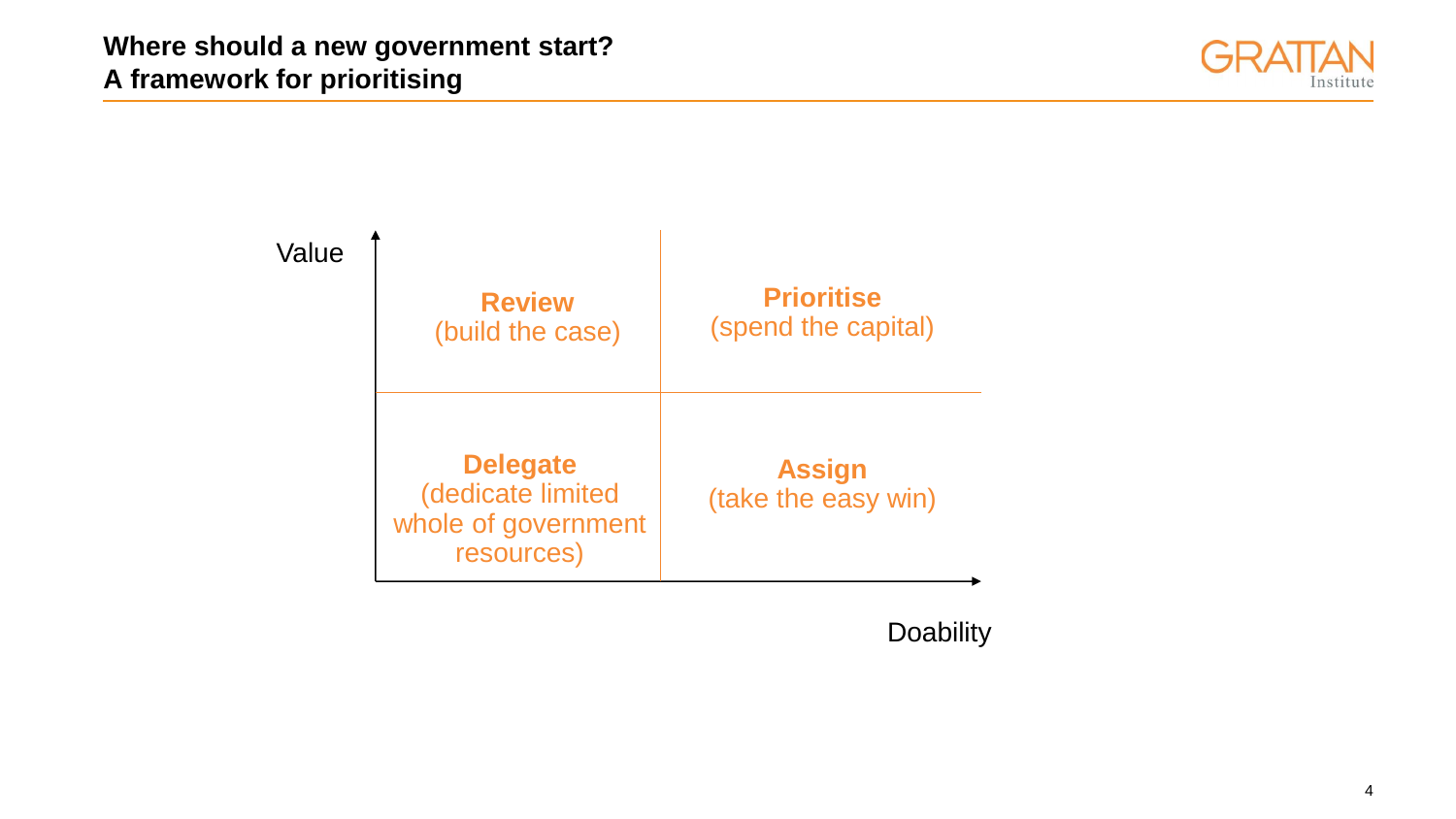### **Priorities**



|                                        | <b>Prioritise</b>                                                                                                                                                                                  | <b>Review</b>                                                                                                         | <b>Easy win</b>                                                                                                             | <b>Delegate</b>                                                                                                     |
|----------------------------------------|----------------------------------------------------------------------------------------------------------------------------------------------------------------------------------------------------|-----------------------------------------------------------------------------------------------------------------------|-----------------------------------------------------------------------------------------------------------------------------|---------------------------------------------------------------------------------------------------------------------|
| <b>Economic</b><br>policy              | • Reduce childcare costs<br>Support land tax/stamp duty swap<br>. Income tax reform (reduce rates, wind<br>back tax concessions)<br>• Improve composition of skilled visas<br>• Increase Jobseeker | • Broaden GST and/or raise rate<br>Reform company tax<br>• Align tax treatment of savings<br>• Independent RBA review | • Extend accelerated depreciation<br>• Expand paid parental leave                                                           | • Curb age-based tax breaks<br>· Increase super preservation age<br>. Improve selection for skilled-worker<br>visas |
| <b>Housing</b>                         | • Increase Rent Assistance<br>• Social Housing Future Fund                                                                                                                                         | • Land-use planning laws                                                                                              | • National shared equity scheme                                                                                             | • Consistent housing data                                                                                           |
| <b>Energy and</b><br>climate<br>change | • Amend the Safeguard Mechanism                                                                                                                                                                    | • Plan future without gas<br>Integrate renewables into National<br><b>Electricity Market</b>                          | • Green steel flagship project<br>. Industrial Transformation Future Fund                                                   | Transmission cost allocation                                                                                        |
| <b>Transport</b>                       | • Light vehicle emissions ceiling<br>. Improve project selection, costing, and<br>coordination                                                                                                     |                                                                                                                       | • Vehicle pollution and petrol standards<br>• Discount rates                                                                | Prioritise modest projects<br>• Disclosure cost estimates                                                           |
| <b>Health</b>                          | • Remove cap on hospital funding<br>• COVID-19 vaccination program<br>• Primary health reform                                                                                                      | · Universal dental care<br>Secondary consultation scheme<br>Bulk-billing specialist private clinics                   | • Report on clinical waiting times<br>• Report on adverse events in hospitals                                               | • Plan for the future of private care                                                                               |
| <b>Aged care</b>                       | • Response to wage determinations                                                                                                                                                                  | • Regional system managers<br>• Improve staff training                                                                | • Supply of home care packages<br>• Report on quality/price of providers                                                    |                                                                                                                     |
| <b>School</b><br>education             | • Boost evidence base<br>. Improve initial teacher education                                                                                                                                       | Expert teacher career path<br>• More time for teaching                                                                | • Scholarships for high achievers                                                                                           | • Marketing teaching                                                                                                |
| <b>Retirement</b><br>incomes           | • Freeze compulsory super<br>• Introduce 'best in show'<br>• Curb super tax breaks                                                                                                                 | • Improve retirement products<br>• Home in pension asset test<br>• Default insurance in super                         | • Reform Home Equity Access Scheme<br>• Relax pension asset test taper                                                      |                                                                                                                     |
| <b>Budget policy</b>                   | Maintain fiscal recovery strategy                                                                                                                                                                  | • Review medium-term targets                                                                                          |                                                                                                                             | . National Intergenerational Report                                                                                 |
| <b>Integrity</b>                       | • Robust integrity commission<br>• Cap advertising expenditure                                                                                                                                     | • Code of conduct for all MPs                                                                                         | <b>Donations disclosure</b><br>Publish ministerial diaries<br>Broaden lobbyist register<br>• Reinstate Audit Office funding | Reduce politicisation of grants and<br>public appointments                                                          |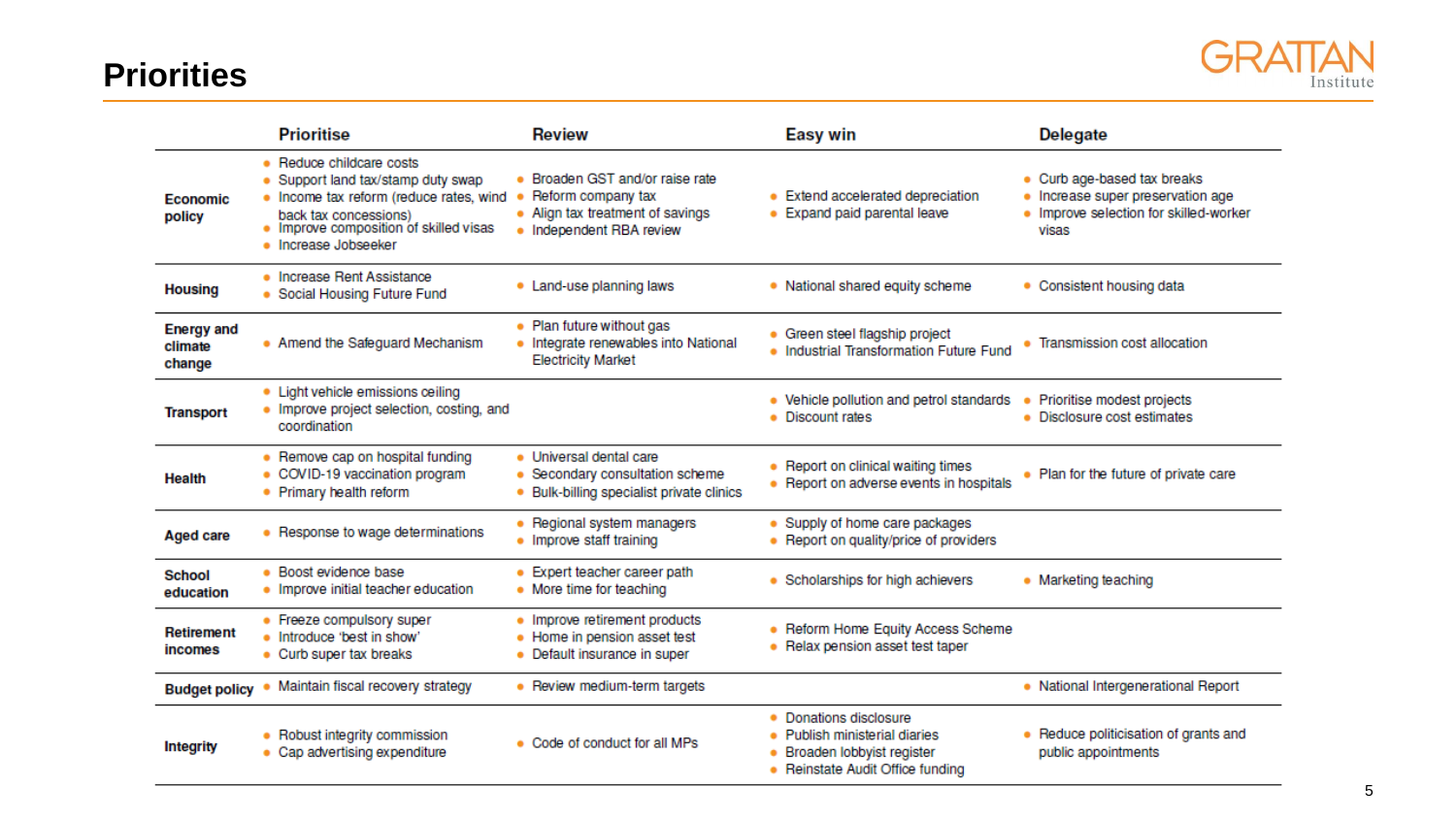

**1 Prioritising a government's agenda**

**2 Economic policy**

**3 Housing**

**4 Energy and climate change** 

**5 Transport** 

**6 Health** 

**7 Aged care** 

**8 School education** 

**9 Retirement incomes** 

**10 Budget policy**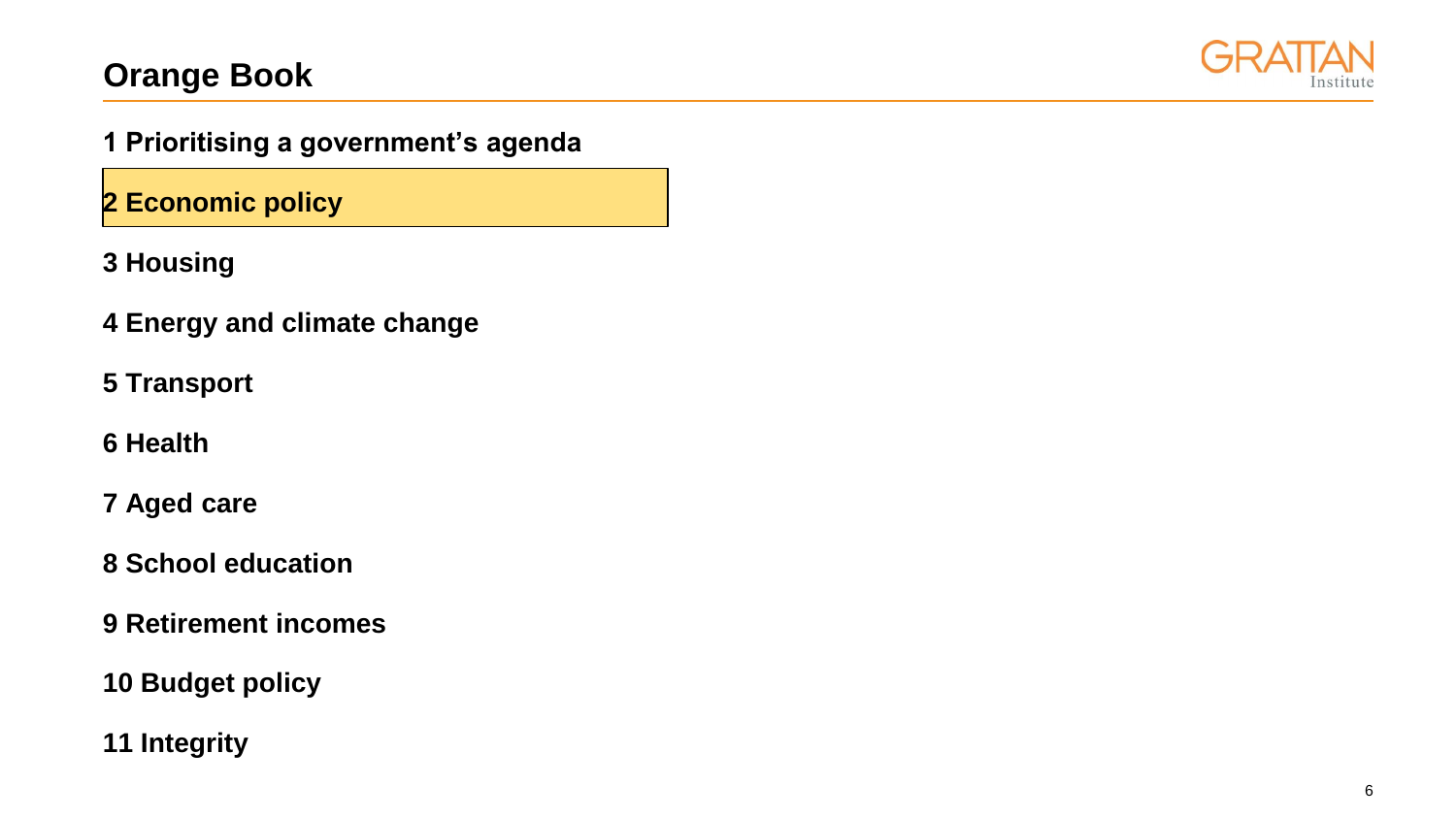## **Economic Policy – where we are**



- Incomes and wages were stagnating before COVID
- Strong macro conditions mean there is a chance to achieve full employment and wages growth in the next year
- Longer-term growth will depend on boosting productivity
- Workforce participation is improving, but there are still policy barriers for some groups participating to their fullest
- As borders re-open it is a good time to reconsider the composition of our migration program
- Income inequality hasn't shifted much but too many Australians live in poverty and wealth inequality is on the rise

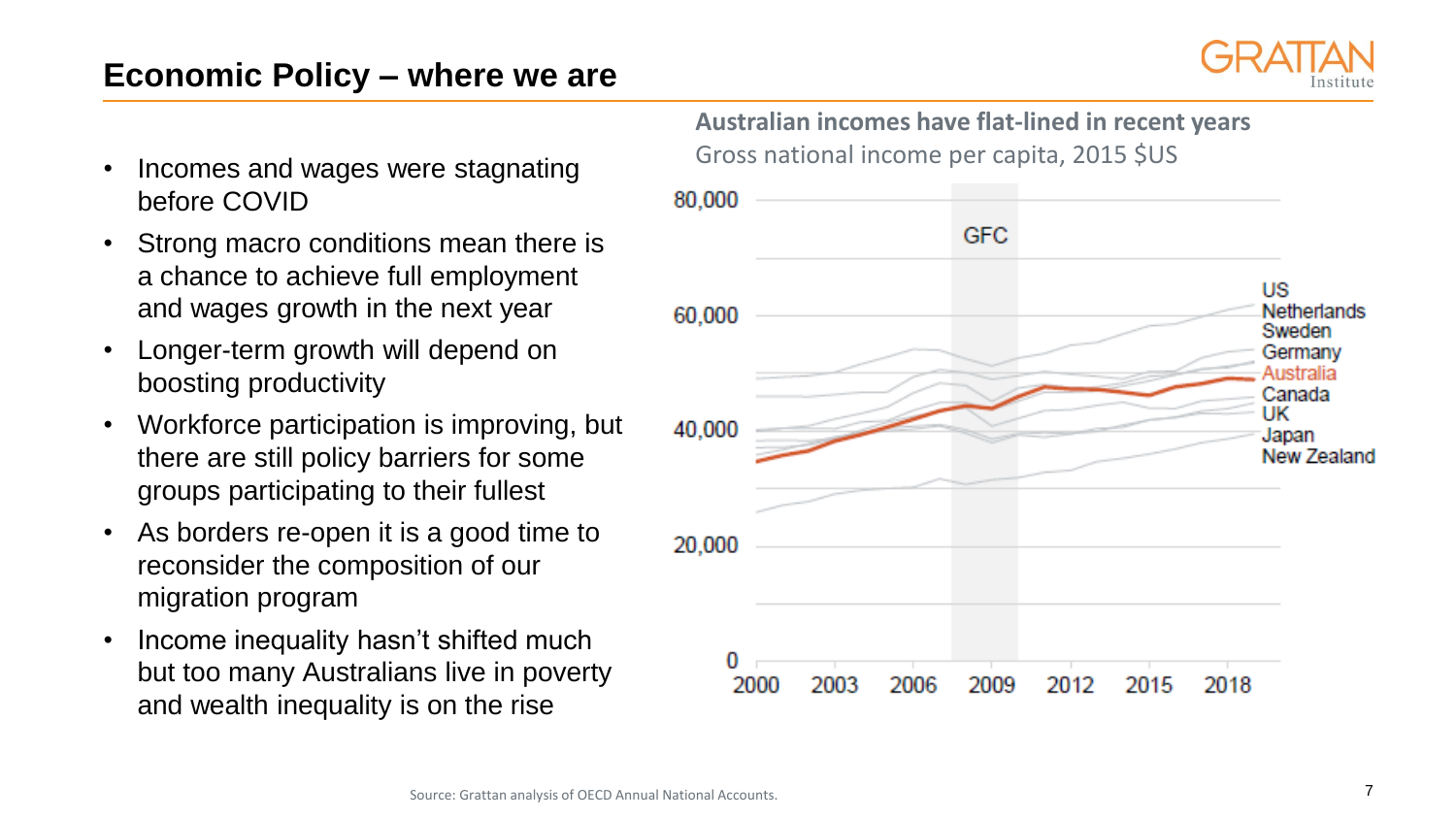# **Economic Policy – what we should do**



#### Macroeconomic policy

- Commission an independent review of the Reserve Bank
- Maintain the current fiscal recovery strategy until the recovery is secured and wages are growing (*see Budget policy*).

### Tax reform

- Broaden the GST base and/or raise the rate (package with income tax cuts and social security increases)
- Lower effective company tax rates via investment allowances or accelerated depreciation on new investment.
- Reform income taxes by packaging the Stage 3 income tax cuts with a redesign of tax concessions that are not meeting their economic aims – the capital gains tax (CGT) discount, negative gearing, and super tax concessions.
- Align the tax treatment across different types of savings by reducing taxes on other savings income such as net rental income and bank deposits.
- Encourage the states to replace stamp duties with general property taxes.
- Wind back age-based tax breaks: limit SAPTO to pensioners, impose the Medicare levy on seniors.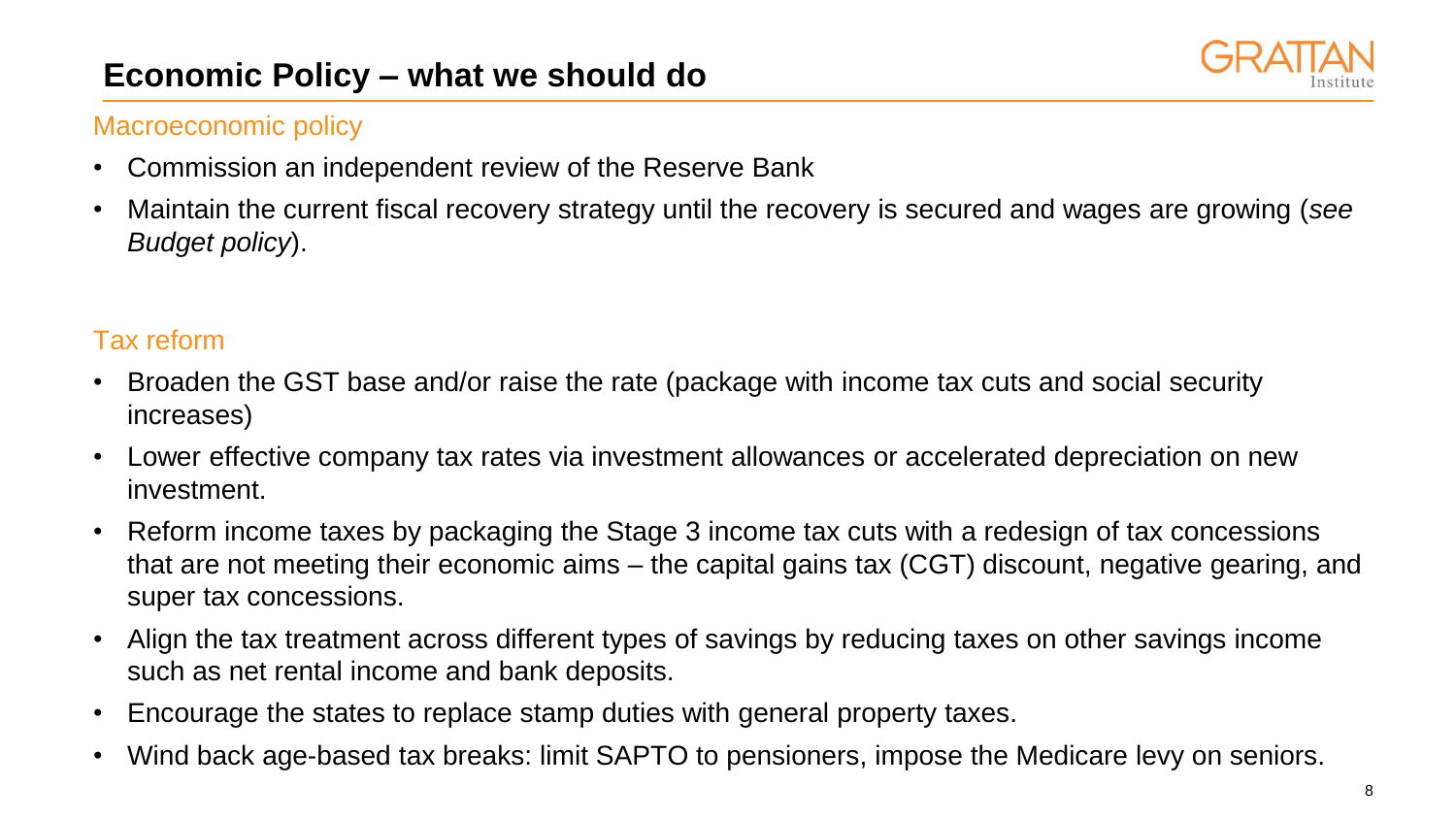# **Economic Policy – what we should do**



### Labour force participation

- Increase the maximum Child Care Subsidy to 95 per cent, and flatten taper to improve work incentives.
- Add six additional weeks paid parental leave, through a 6/12/6+2 structure six weeks 'use it or lose it' for each parent, 12 weeks to share, and an additional two weeks of bonus leave if both parents take at least six weeks.
- Increase the superannuation preservation age from 60 to at least 65.
- Increase the rate of Jobseeker by at least \$75 a week and benchmark the payment to wages.

### **Migration**

- Shift the composition of Australia's permanent skilled migration program to better target younger, higher-skilled workers:
	- Abolish the Business Investment and Innovation visa program.
	- Scale back and independently evaluate the Global Talent visa program.
	- Expand number of skilled worker visas allocated via employer sponsorship and the points-test.
- Make permanent employer-sponsored visas available for workers in all occupations, provided they earn at least \$80,000 a year.
- Commission an independent review of permanent points-tested visas.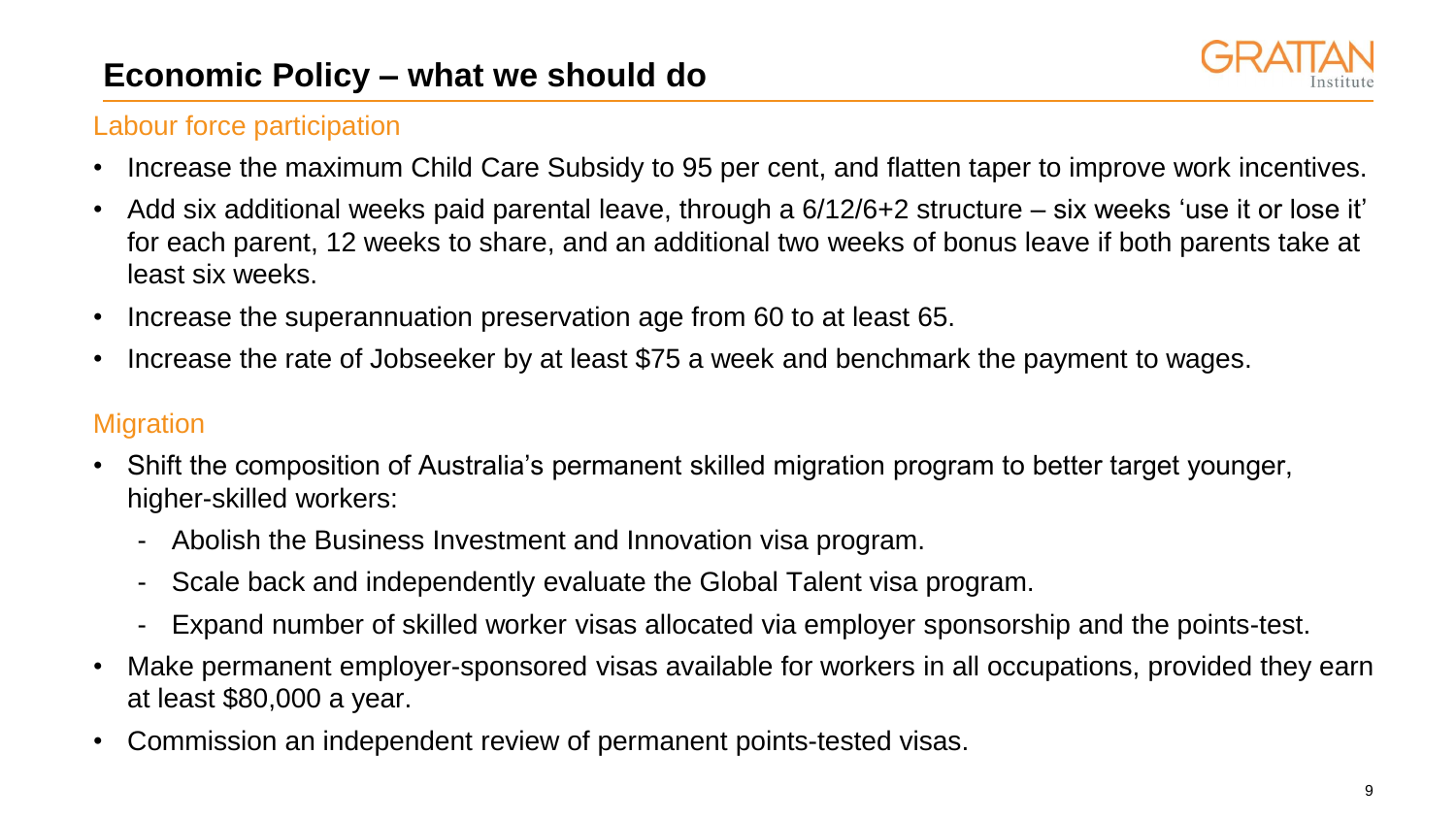

**1 Prioritising a government's agenda**

**2 Economic policy**

**3 Housing**

**4 Energy and climate change** 

**5 Transport** 

**6 Health** 

**7 Aged care** 

**8 School education** 

**9 Retirement incomes** 

**10 Budget policy**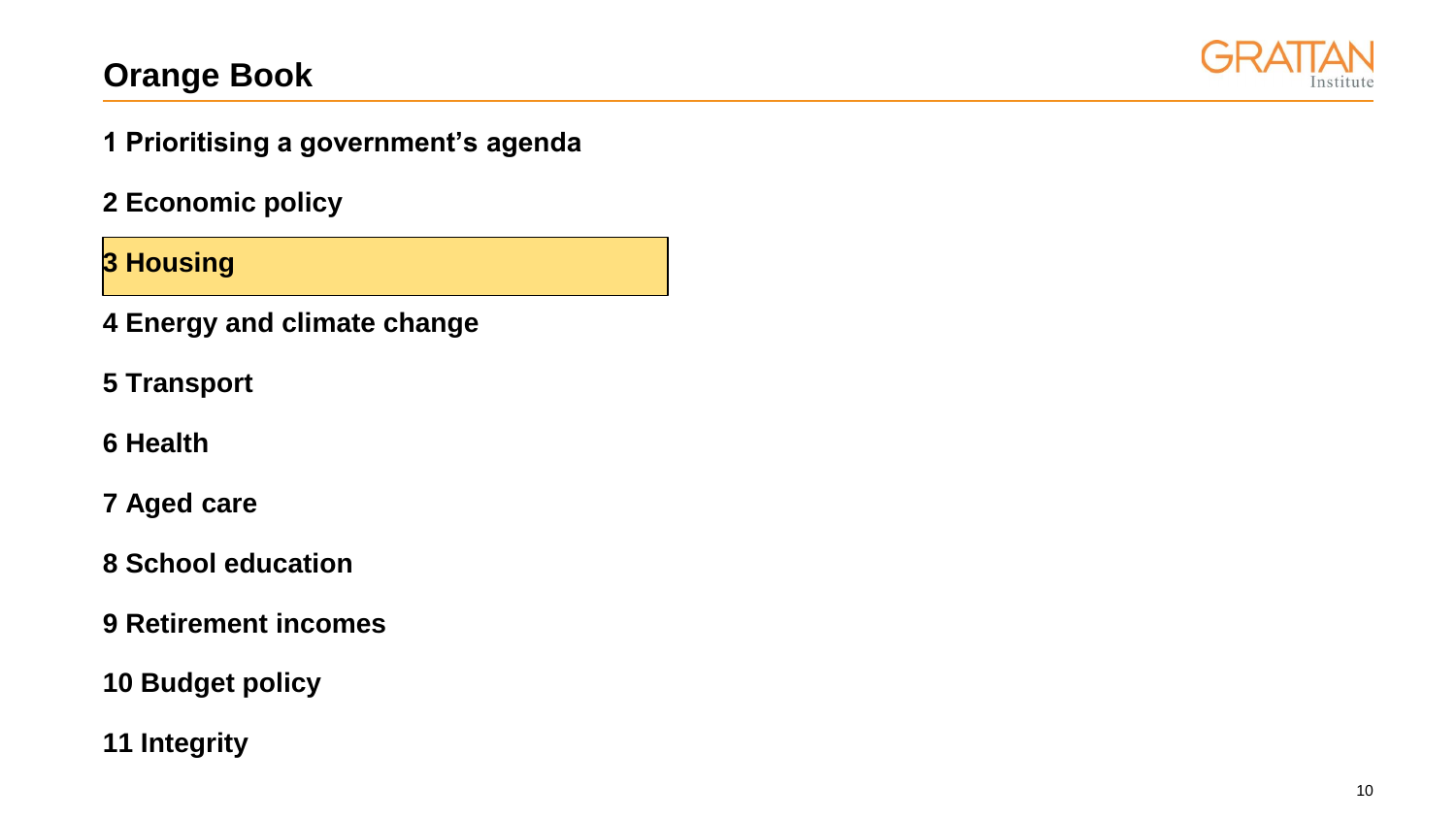## **Housing – where we are**



- Australians are spending more of their incomes on housing
- Home ownership is falling, especially for younger, poorer Australians
- Housing costs have contributed to growing inequality and rising homelessness in Australia

**House prices have increased much faster than rents and income** Nominal, index 2001 = 100



Notes: Nominal house price growth from Bank for International Settlements; Wages from Wage Price Index (excluding bonuses; private and public). Rents in the CPI are stratified according to location, type, and size. Sources: BIS Residential property prices:, ABS CPI, WPI.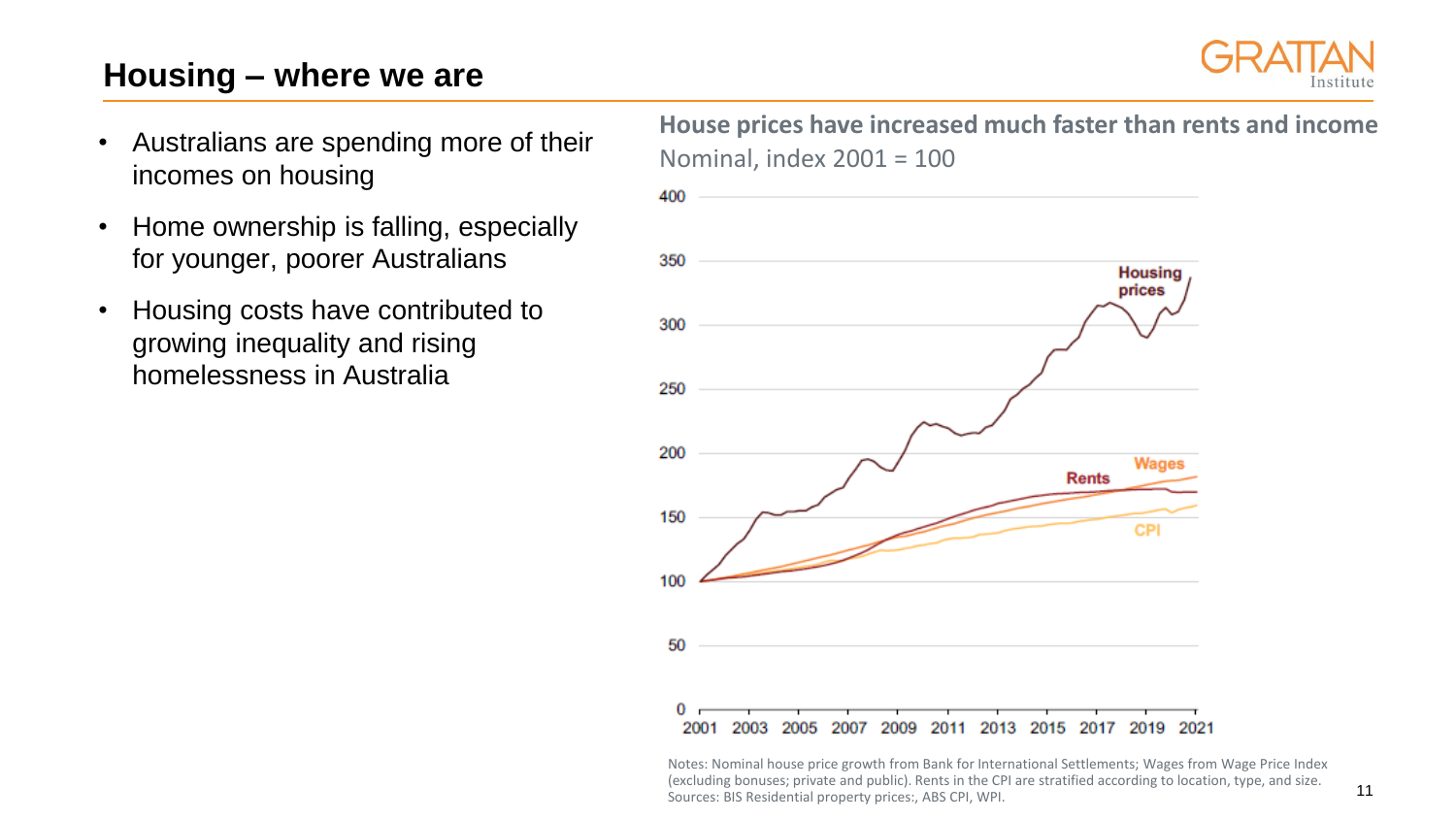# **Housing – what we should do**



### Housing supply

- Encourage the states to change planning laws to allow higher-density housing in inner-urban areas and established suburbs.
- Establish Housing Australia as a statutorily independent research body with responsibility for collecting and publishing nationally consistent data related to housing supply and demand.

### Housing support for low-income earners

- Establish a \$20 billion Social Housing Future Fund targeted at people at greatest risk of homelessness.
- Increase the rate of Rent Assistance by at least 40%; benchmark it to rents paid by poorer renters.
- Establish a national shared equity scheme for home buyers who don't have 'the Bank of Mum and Dad':
	- The federal government should take up to a 30 per cent equity stake in the home.
	- The scheme should be available to singles with gross incomes of less than \$60,000 and couples earning less than \$90,000 a year.
	- It would be restricted to owner-occupiers who do not own an investment property.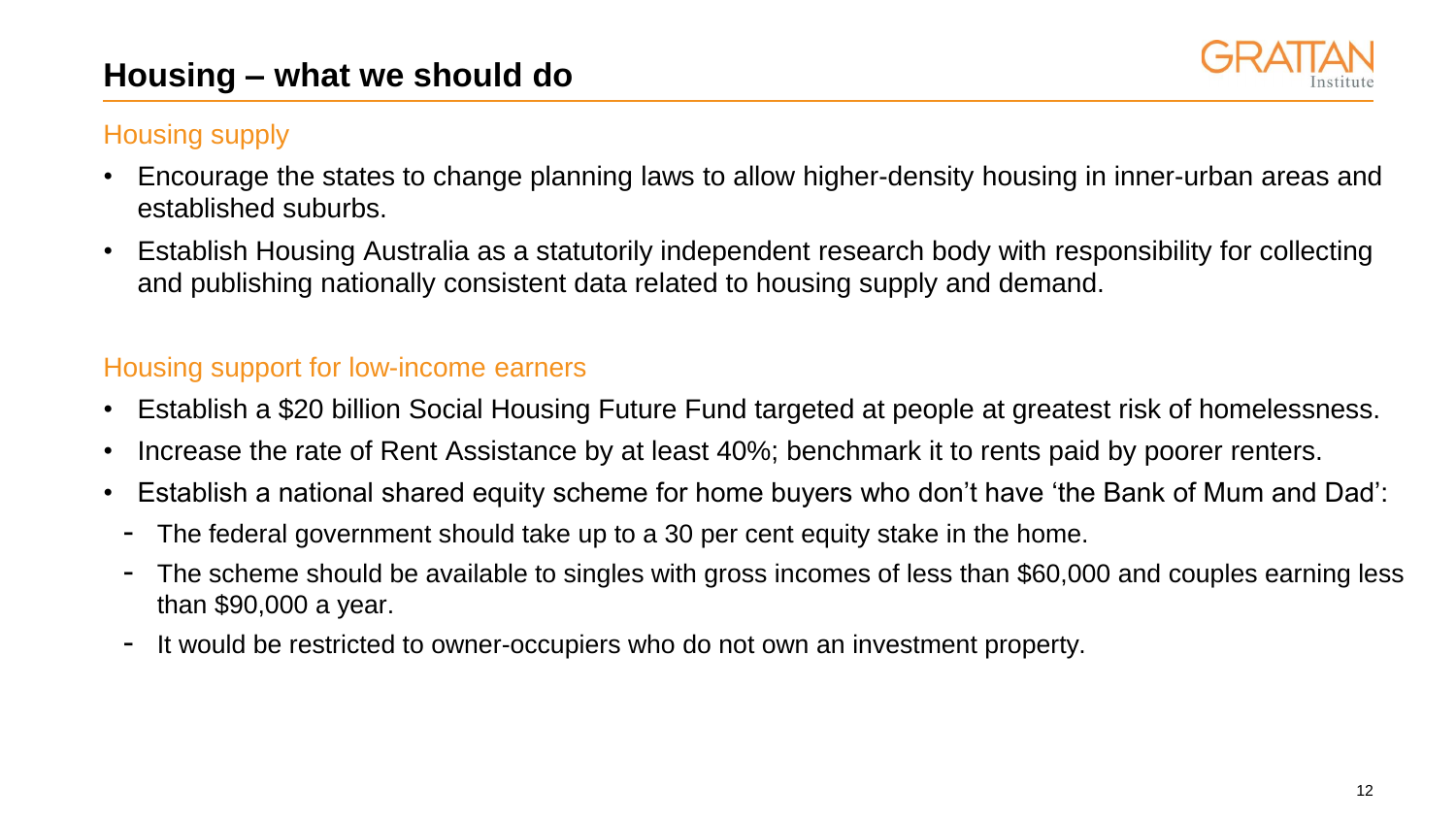

**1 Prioritising a government's agenda**

**2 Economic policy**

**3 Housing**

**4 Energy and climate change** 

**5 Transport** 

**6 Health** 

**7 Aged care** 

**8 School education** 

**9 Retirement incomes** 

**10 Budget policy**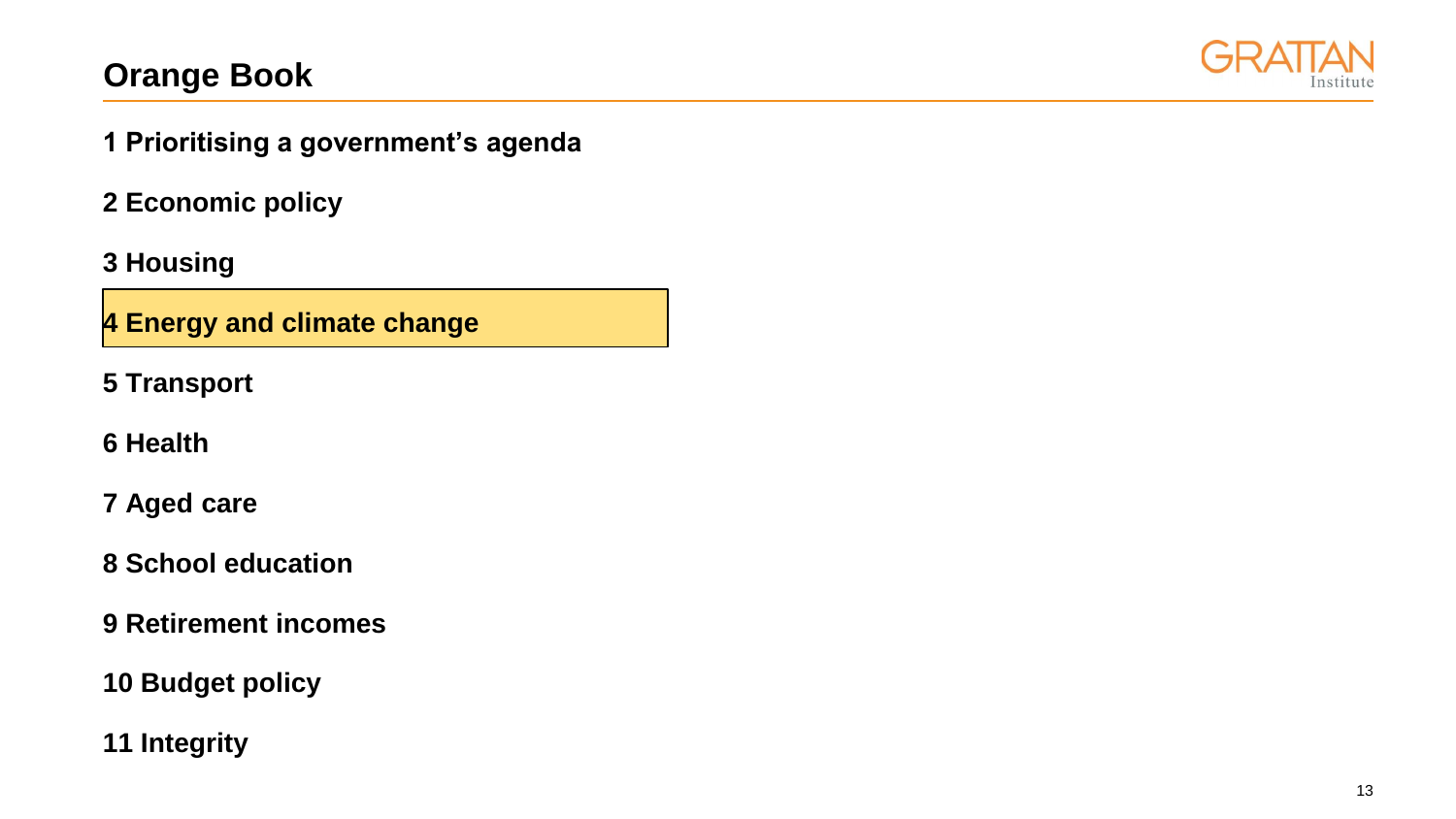

#### **Electricity**

- Emissions from the sector have been consistently falling over the past five years
- Supply has been reliable for the past two years
- Prices have been falling

### Gas

- The sector must reduce emissions to help meet our commitment to reach net zero by 2050.
- Gas is an increasingly expensive energy source.

#### Light vehicles

- Light vehicle emissions increased by 14 per cent between 2005 and 2019
- Only modest improvements are projected to 2030
- To have a net-zero light vehicle fleet by 2050 requires all new cars to be electric or hydrogen-powered by 2035.

### Industrial emissions

- Industrial emissions are not projected to fall between now and 2030
- The Safeguard Mechanism baselines are set inconsistently

#### New industries

- LNG and coal will decline
- Minerals and metals will grow
- Steel and other commodities are longer-term prospects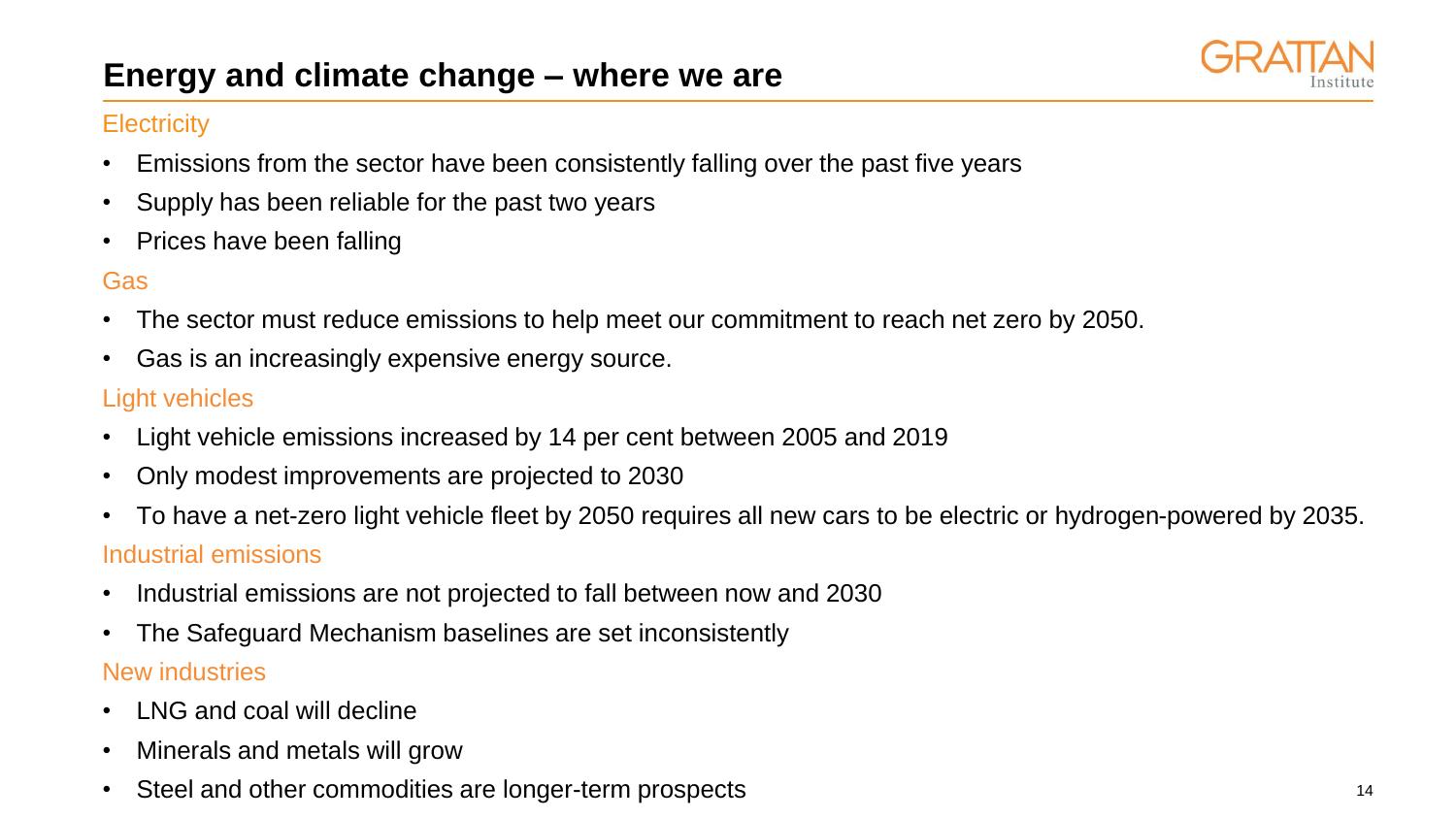

#### **Energy**

- Implement the Energy Security Board's recommendations on critical electricity market reforms:
- Reform the wholesale market structure to ensure adequate generation in a system dominated by solar and wind.
- Prioritise regulatory reforms to allocate costs for new electricity transmission projects.
- Improve integration of distributed and renewable energy resources into the National Energy Market.
- Plan for a future without natural gas.

### **Climate change**

- Implement a suite of sector-based emissions reduction policies, consistent with the long-term commitment to net zero emissions, and supported by mechanisms that implicitly or explicitly establish efficient carbon pricing.
	- Work with the states to better align and coordinate policies to support the decarbonisation of electricity supply.
	- Amend the Safeguard Mechanism so that industrial facilities are subject to declining caps (baselines) on their emissions.
	- Establish emissions intensity benchmarks for new facilities that are substantially lower than the industry average.
	- Set a mandatory fleet emissions standard, or ceiling, applying to the sale of all new light vehicles.
	- Invest in an outreach program to advise farmers on how to reduce farm emissions and secure resilient income streams.
- Work with industry on strategies to deliver the opportunities from Australia's comparative advantage in renewable energy and critical minerals.
	- Fund a flagship project to make green steel in Australia.
	- Shift trade diplomacy away from fossil fuel exports, towards commodities whose markets will grow in a net-zero world.
	- Establish an Industrial Transformation Future Fund to close the risk gap for transformational industrial investment.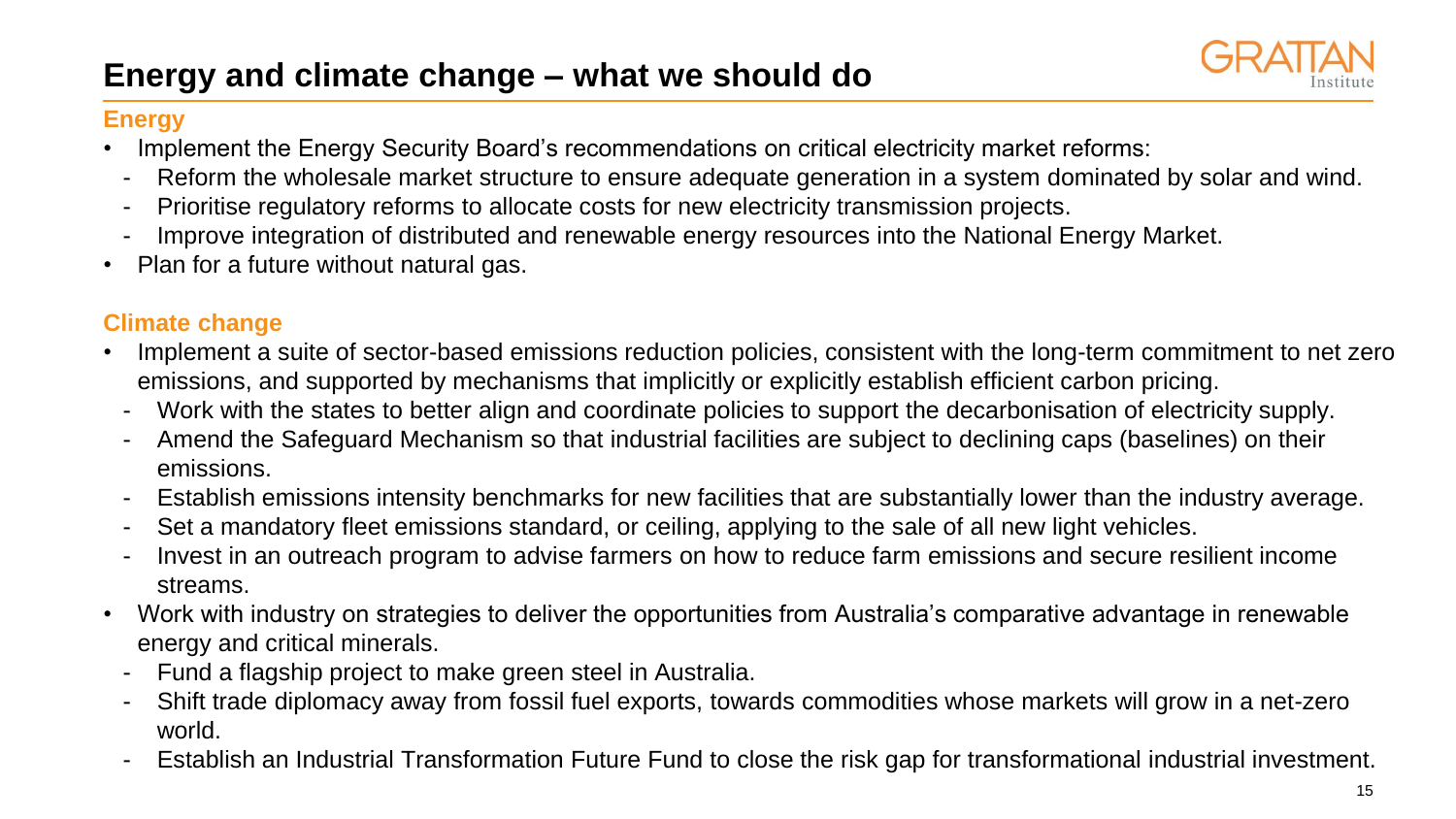

**1 Prioritising a government's agenda**

**2 Economic policy**

**3 Housing**

**4 Energy and climate change** 

**5 Transport** 

**6 Health** 

**7 Aged care** 

**8 School education** 

**9 Retirement incomes** 

**10 Budget policy**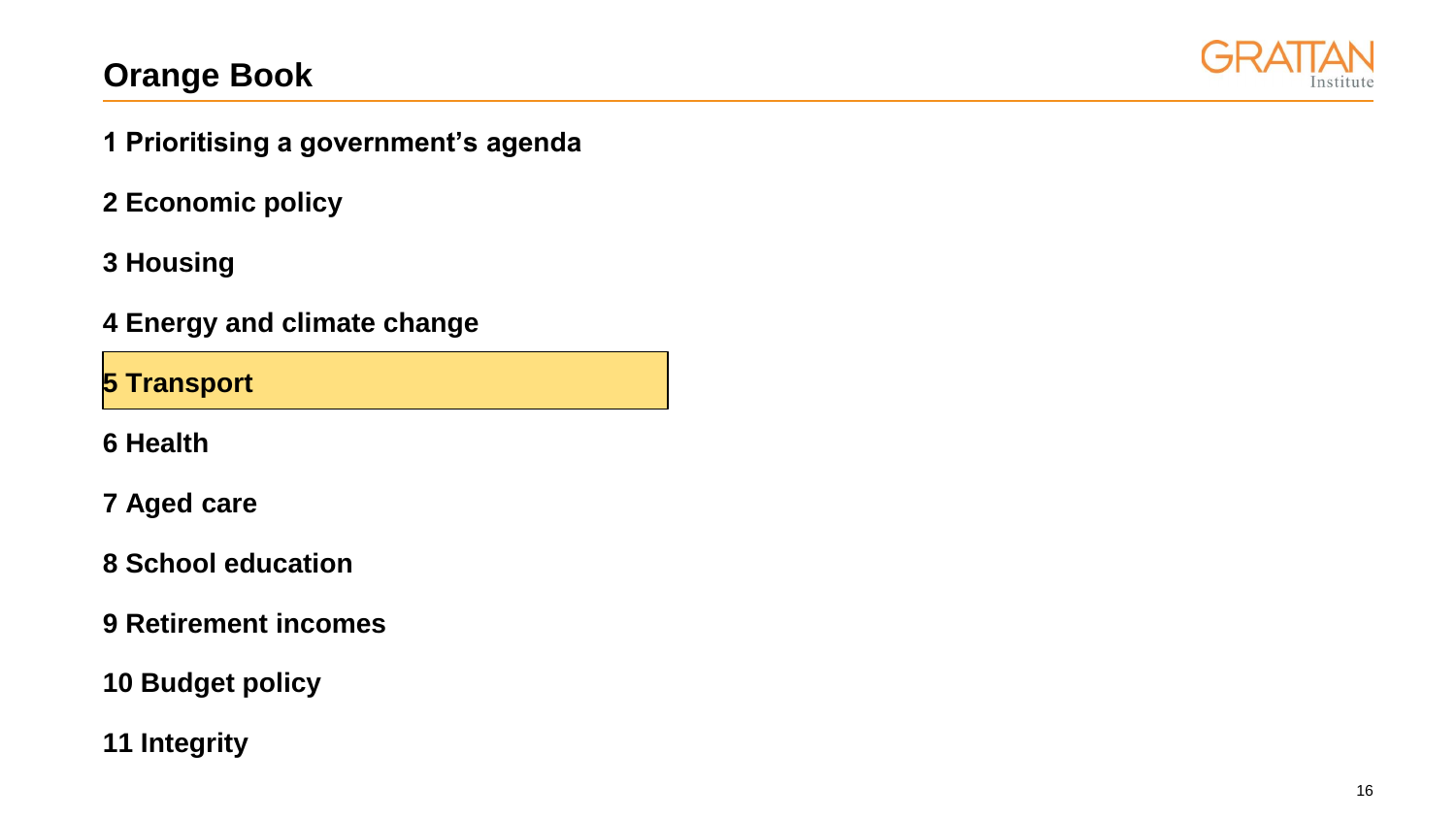## **Transport – where we are**



- Record transport infrastructure spend, particularly 'mega projects'
- The federal Government is not making the best of its transport infrastructure project spend
	- Risky, premature project choices
	- Inaccurate cost estimates are not addressed
	- The portfolio of projects is not coordinated effectively
- The federal Government does not have a credible plan to reduce emissions from cars

**All the growth in public road and rail infrastructure work is in Megaprojects**

Expected cost of projects under construction, \$2020 billion



Note: Includes all public road and rail projects costing more than \$20 million. Source: Grattan analysis of Deloitte Access Economics Investment Monitor..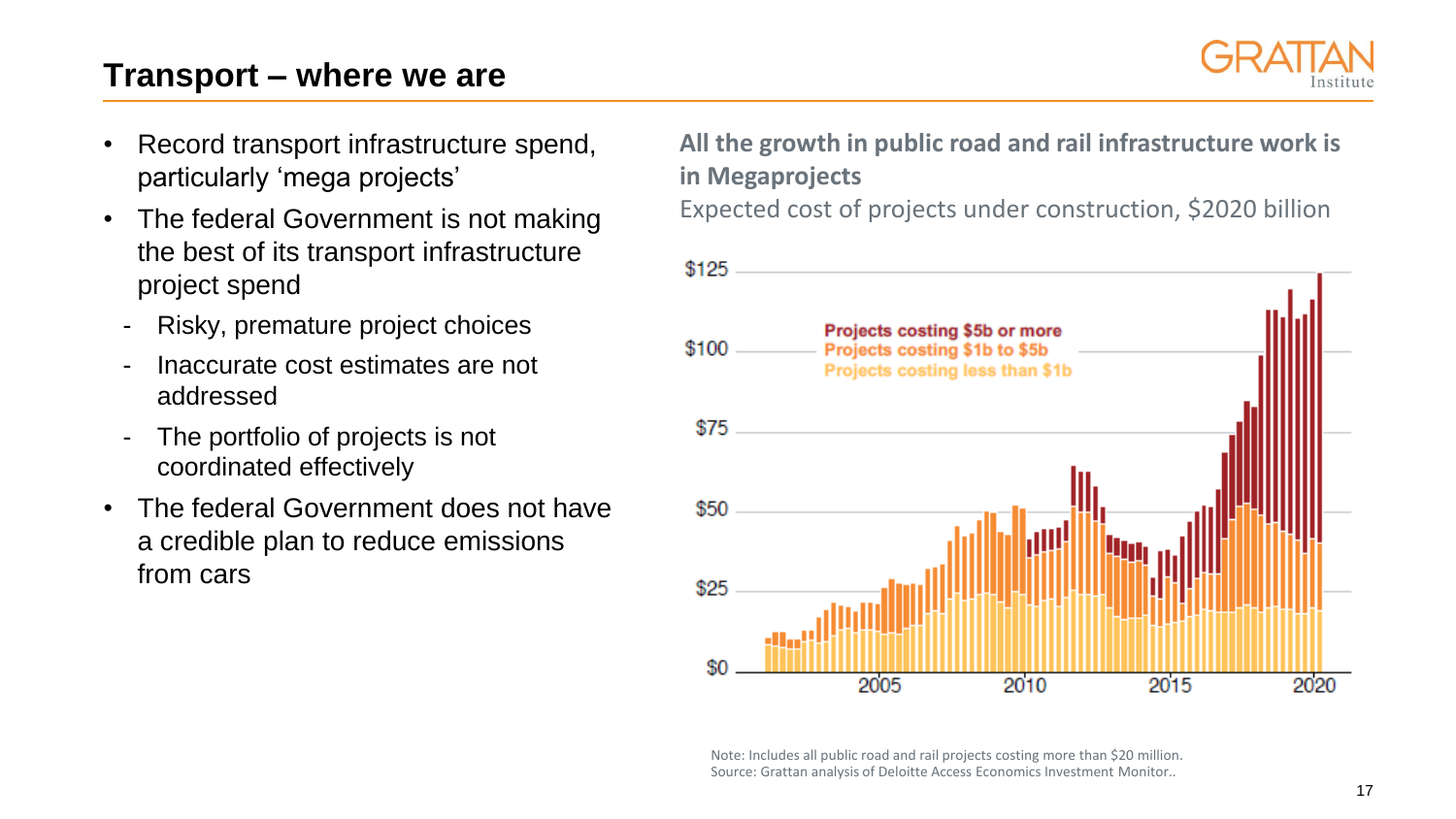# **Transport – what we should do**



#### Establish new transport infrastructure projects on a sounder basis

- Disclose the status of cost estimates for large infrastructure proposals, from a wide range at the concept stage, a narrower range at business case stages, and the tender and final costs.
- Collate data on completed projects:
	- Costs at key milestones
	- Location and characteristics
	- Time estimates at key milestones
	- Scope changes
	- Contract type and partners.
- Require states that receive federal funding to publish post-completion reviews

#### Take seriously the national coordination role

- Encourage states to identify modest-sized infrastructure projects with higher net benefits.
- Megaprojects should be proposed as the last, not the first resort.
	- Assist the states to pay more attention to costs of building new transport infrastructure:
	- Regularly update a benchmarking series of road and rail costs;
- Report on how other countries build high-quality transport infrastructure more cheaply;
- Ensure that states avoid giving preference to bidders who pledge to use Australian-produced materials.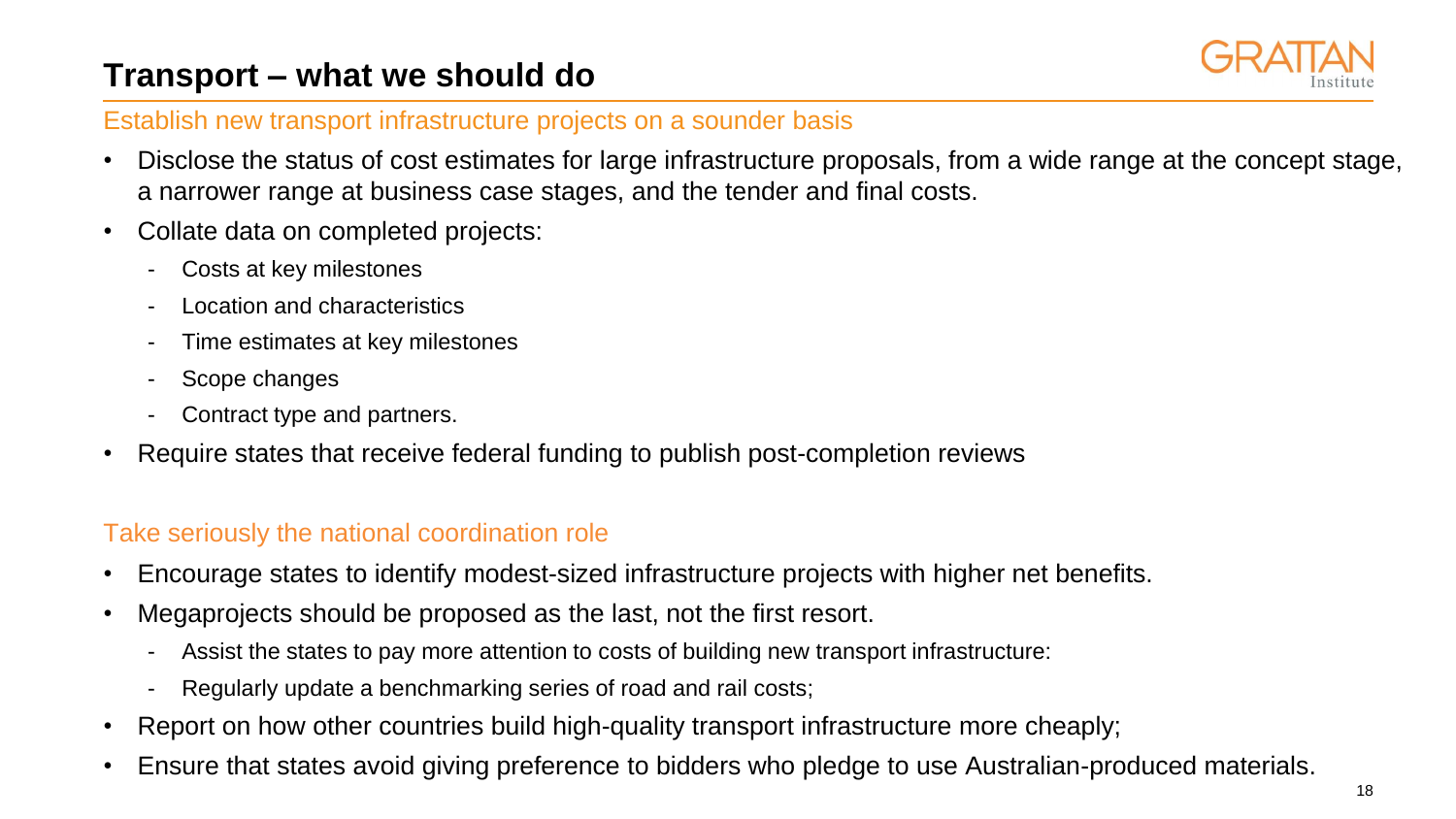

### Reduce harmful emissions from cars

- Improve the quality of Australia's petrol, so that vehicles here can meet international pollutant standards.
- Tighten vehicle pollution standards so that they are consistent with current international standards.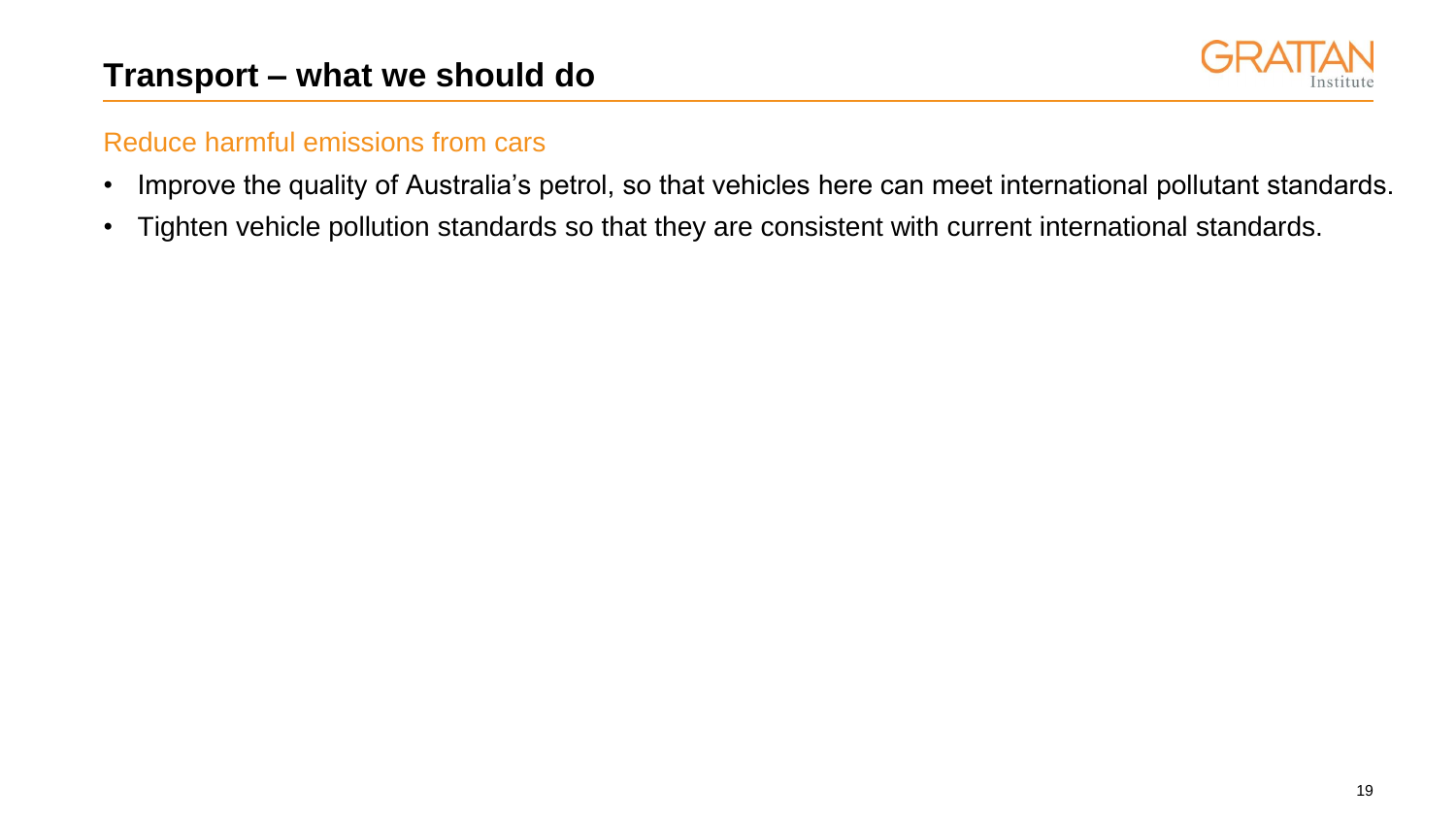

- **1 Prioritising a government's agenda**
- **2 Economic policy**
- **3 Housing**
- **4 Energy and climate change**
- **5 Transport**

**6 Health** 

**7 Aged care** 

**8 School education** 

**9 Retirement incomes** 

**10 Budget policy**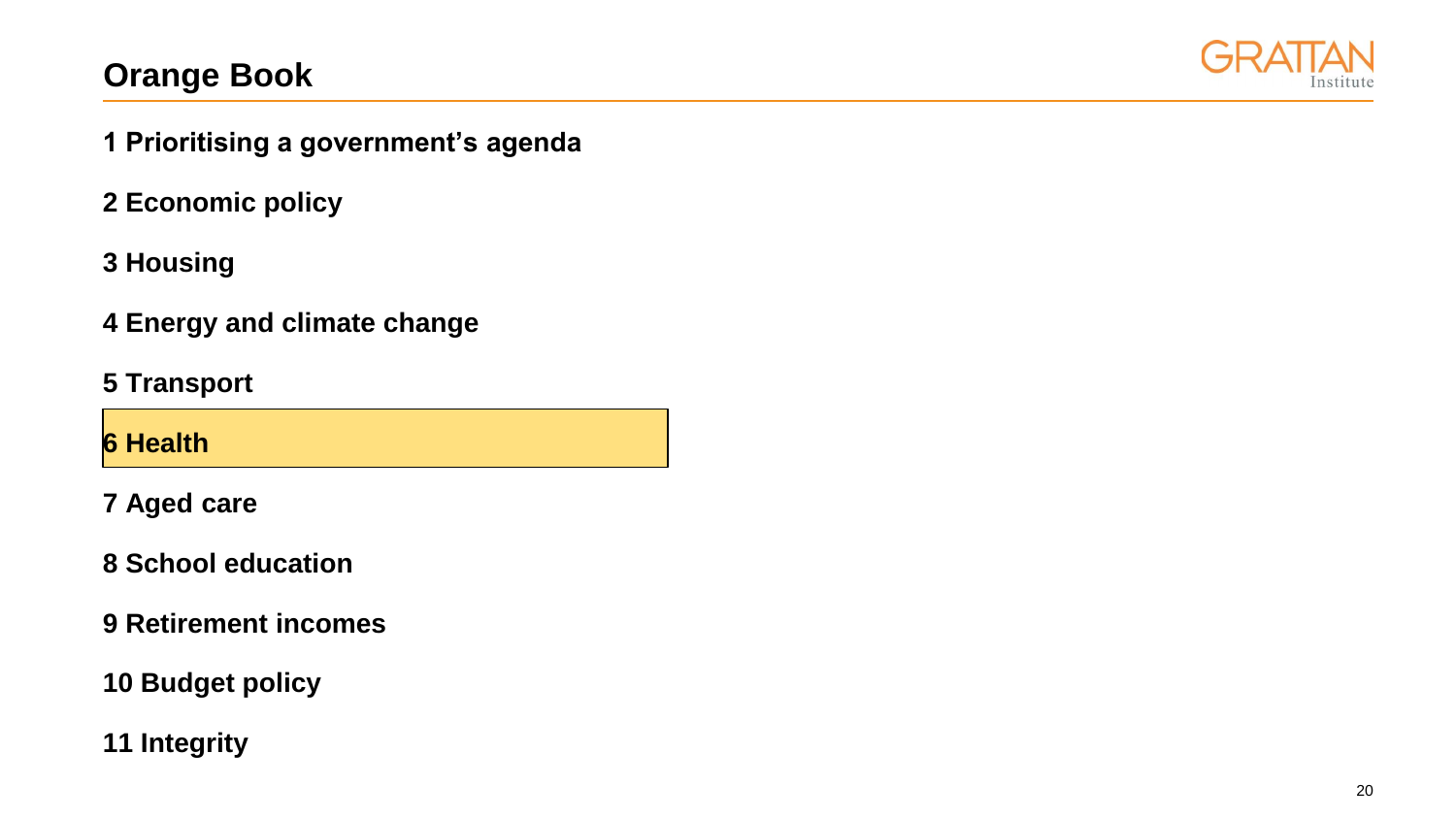## **Health – where we are**



- Australia's health system generally delivers good outcomes
	- But this doesn't mean we can't do better.
- Australia's COVID-19 public health response has been good in parts
	- But mistakes were made, and the consequences continue to affect the health system.
- Out-of-pocket payments cause numerous problems.
	- They reduce people's use of necessary services, particularly poorer people.
- Many Australians miss out on care because of cost
- There are some service gaps
- The private health insurance industry is in a death spiral

**Australia performs well on international comparisons of health** Health spending as proportion of GDP, selected OECD countries, 2019



Source: OECD Health at a Glance 2021.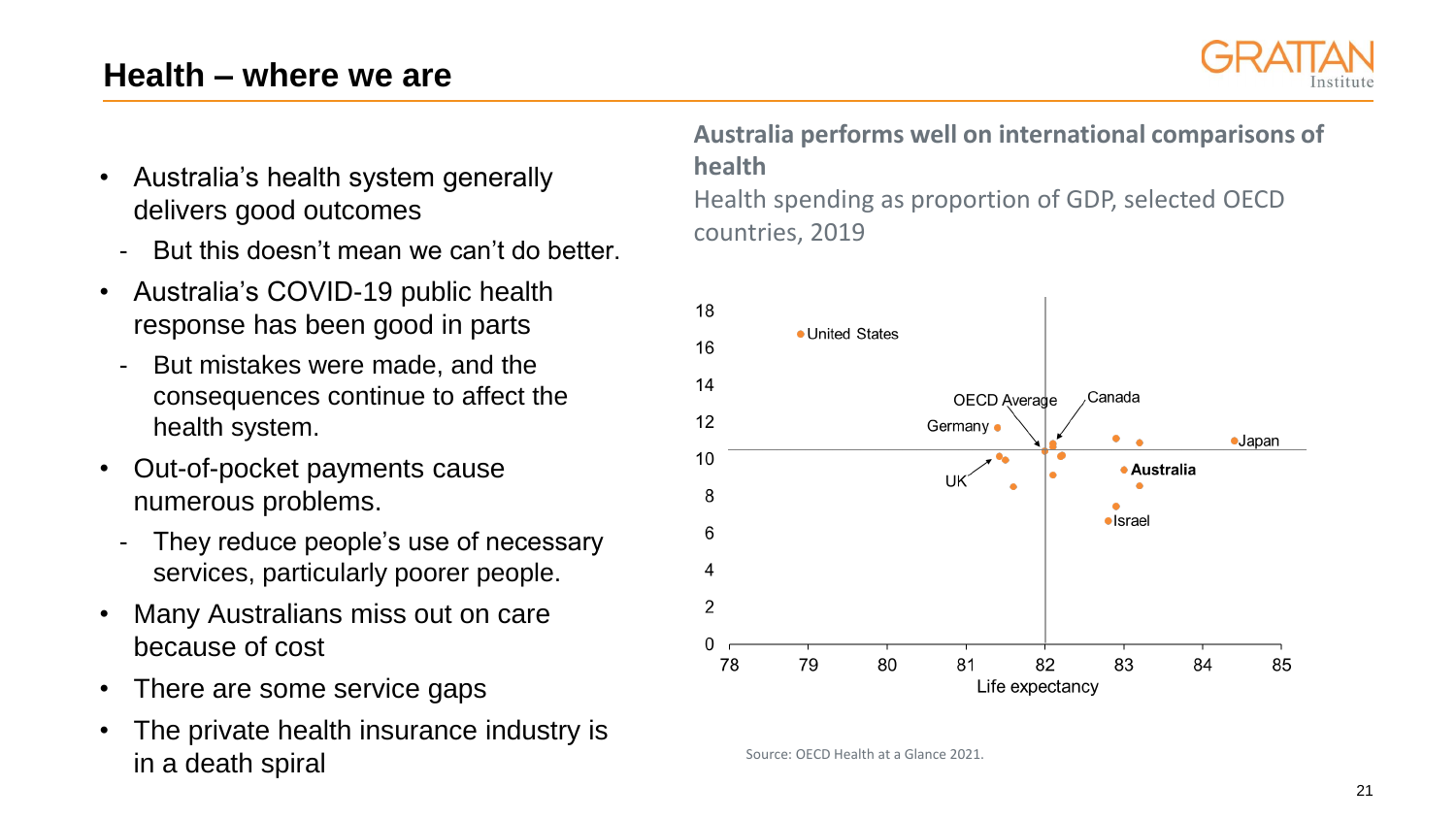# **Health – what we should do**



#### Plan for the continuing impacts of COVID

- Provide extra support to the states: remove the cap on hospital funding; continue the 50:50 arrangement.
- Plan a long-term COVID vaccination program.
- Commission a comprehensive review of all aspects of Australia's COVID response.

### Create a more equitable health system

- Fund universal dental care.
- Establish a national secondary consultation scheme (between GPs and specialists).
- Discuss with states introducing public reporting of clinical waiting times for public outpatient services.
- Establish bulk-billing specialist private clinics.
- Minimise low-value prescribing to reduce pharmaceutical out-of-pocket costs
- Lower the (post-review) safety net for non-concession card holders who are on five or more drugs.
- Abolish out-of-pocket payments for pathology, radiology, and radiotherapy services by switching from feefor-service to a tendering arrangement.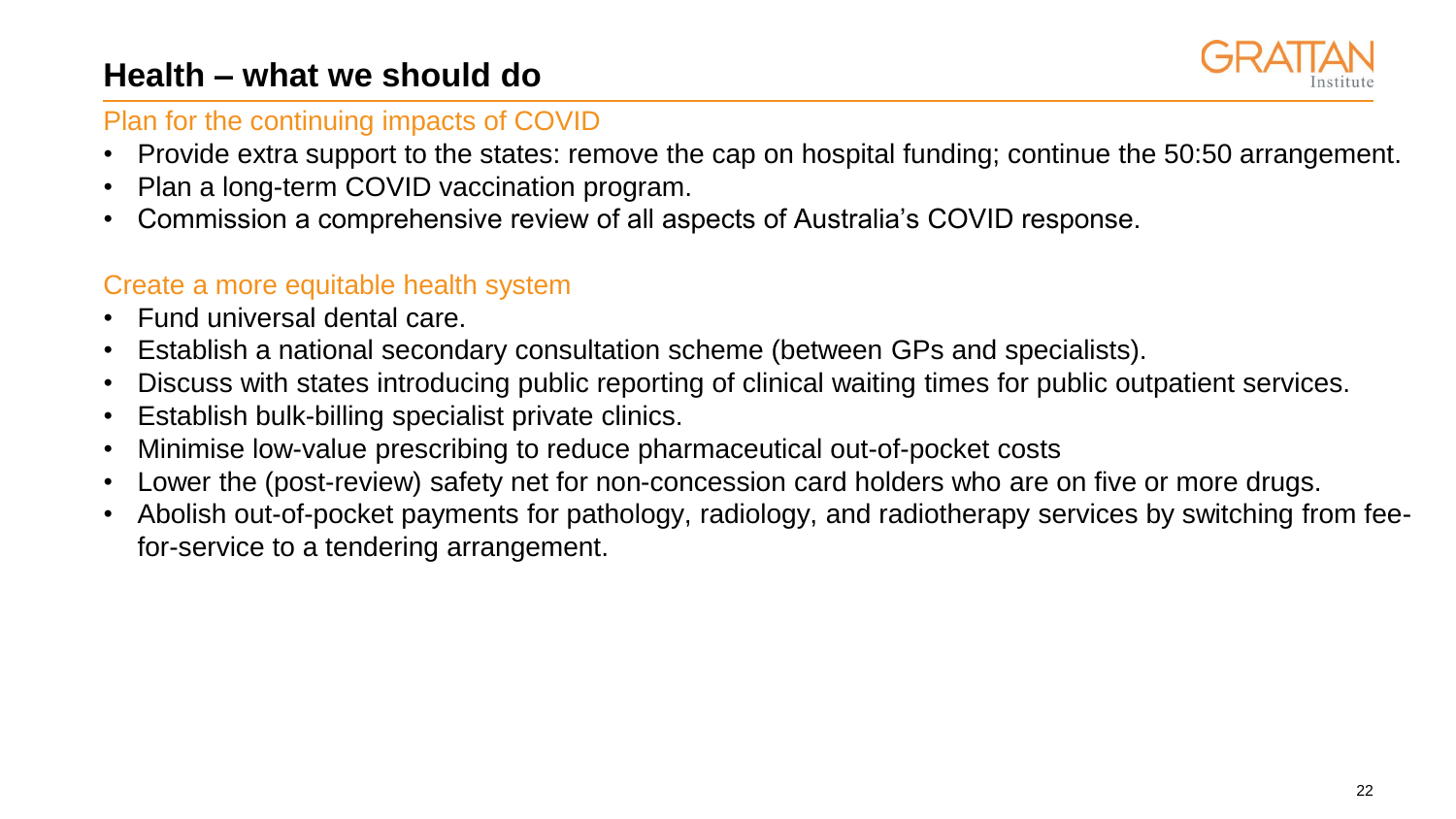

#### Fix private health insurance

• Negotiate a plan for the future of private care.

### Improve the primary care system

- Introduce voluntary enrolment and 'participating practices'.
- Fund new out-of-hospital services.

### Improve hospital quality

- Ensure the Independent Hospital Pricing Authority calculates and publishes information on the cost of adverse events in hospitals.
- Ensure hospitals get information about their relative quality performance and the estimated cost of adverse events in the hospital.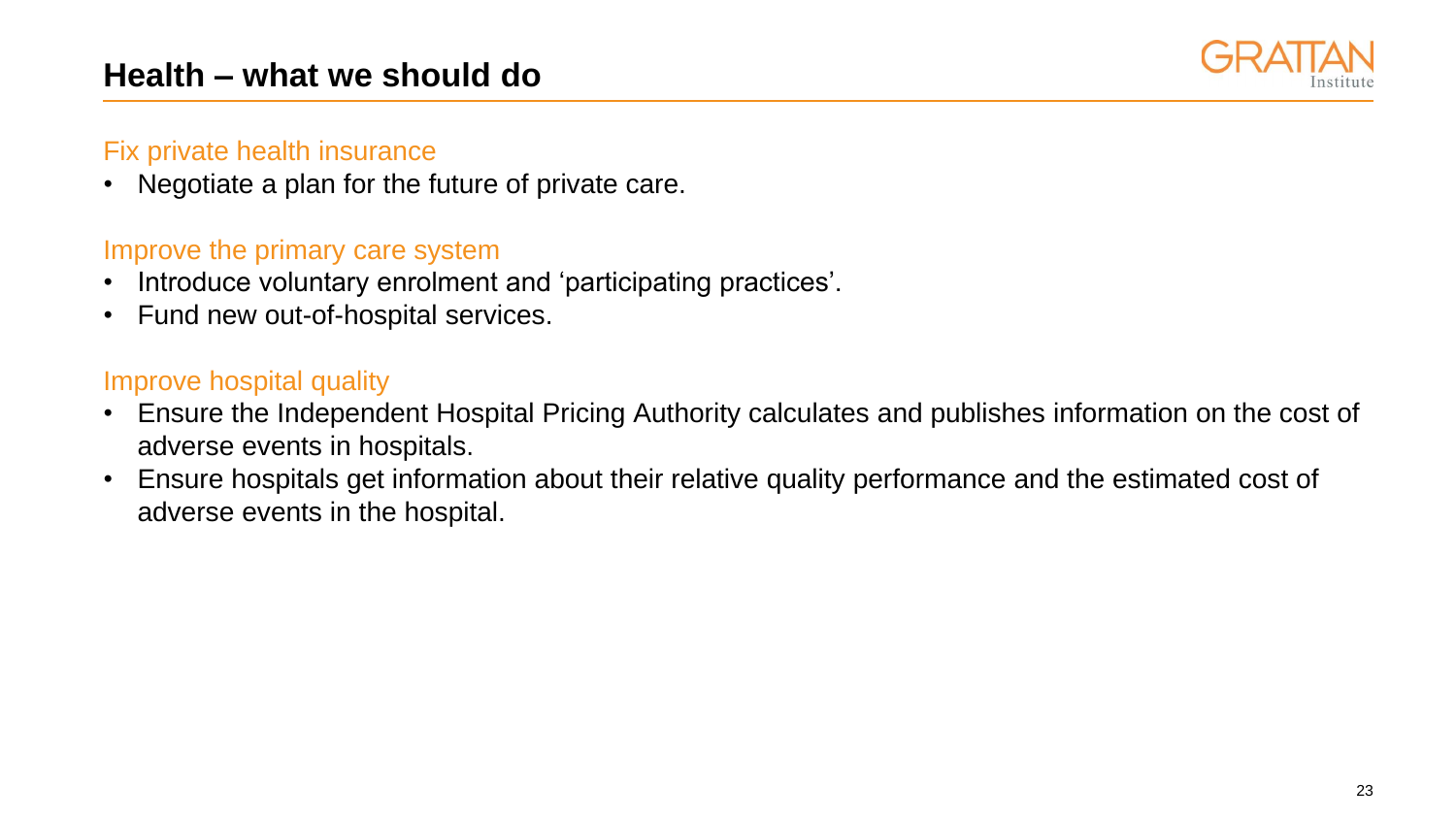

- **1 Prioritising a government's agenda**
- **2 Economic policy**
- **3 Housing**
- **4 Energy and climate change**
- **5 Transport**
- **6 Health**

**7 Aged care** 

**8 School education** 

- **9 Retirement incomes**
- **10 Budget policy**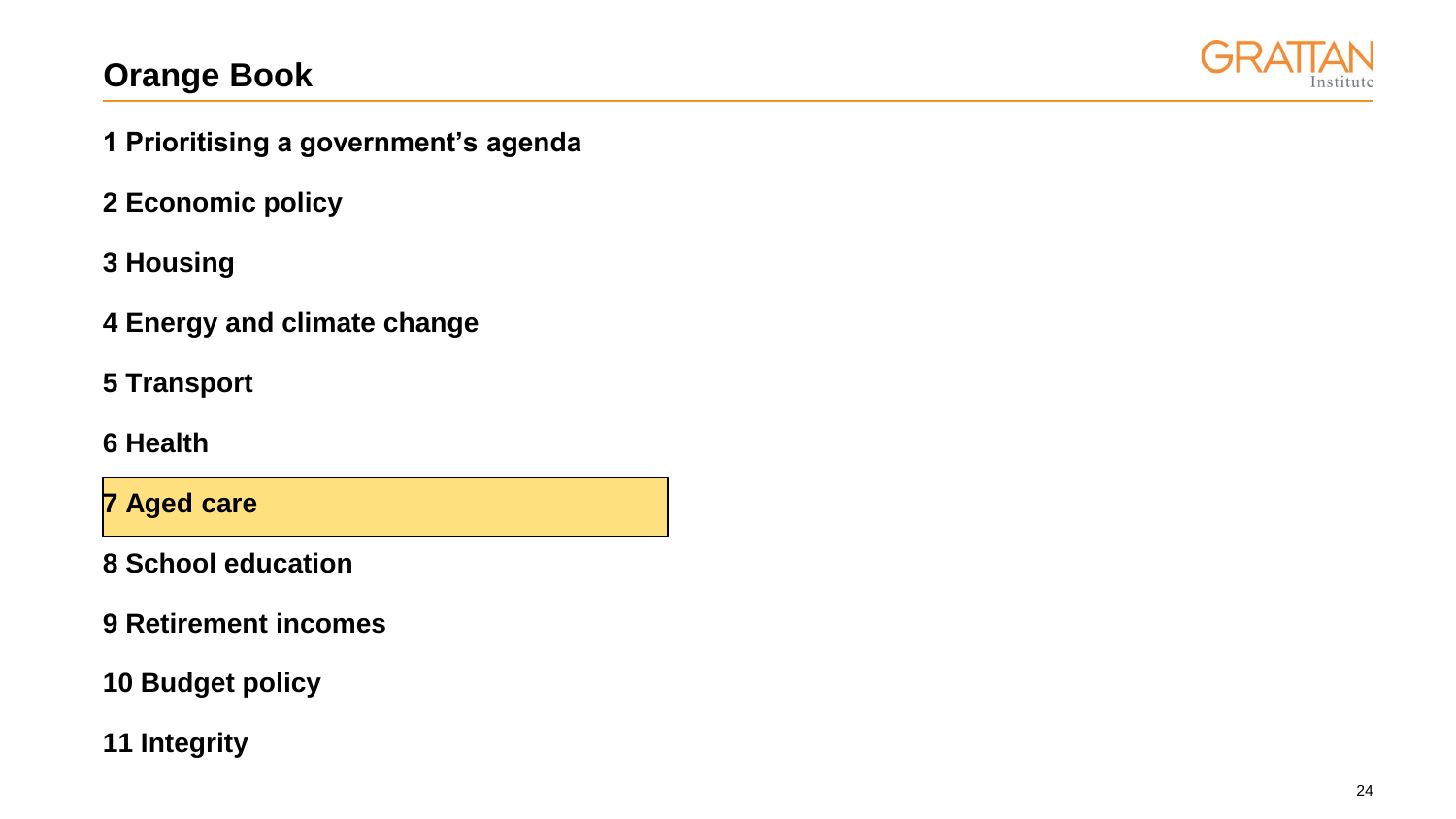## **Aged care**



#### **Where we are**

- Wait times are long and people don't get the care they need.
- Care has often been poor quality
- Significant workforce challenges
- Government has made a significant investment following Royal Commission but there are still some items on the do list

### **What we should do**

### Improve oversight and stewardship

- Establish new independent bodies to act as regional 'system managers' of the local service system.
- Implement a new public reporting system that provides information on the quality and prices of service providers.
- Ensure better training and regulation of aged care staff.

#### Meet home care need

• Supply the number of packages required to meet independently assessed need.

### Address aged care workforce needs

• Introduce a sped-up process so the result of the FWC determination on wages is quickly incorporated into funding.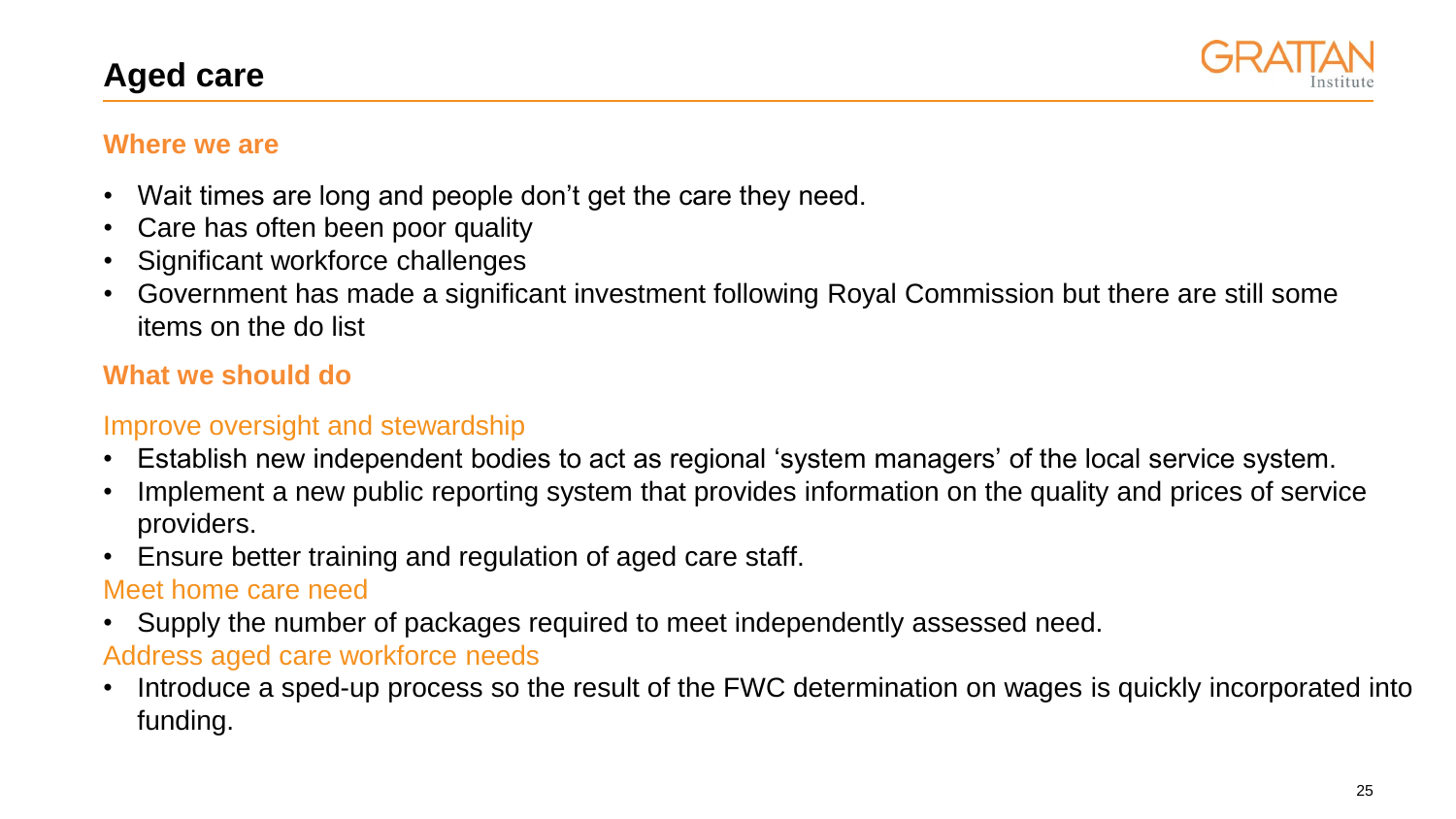

- **1 Prioritising a government's agenda**
- **2 Economic policy**
- **3 Housing**
- **4 Energy and climate change**
- **5 Transport**
- **6 Health**
- **7 Aged care**

**8 School education** 

- **9 Retirement incomes**
- **10 Budget policy**
- **11 Integrity**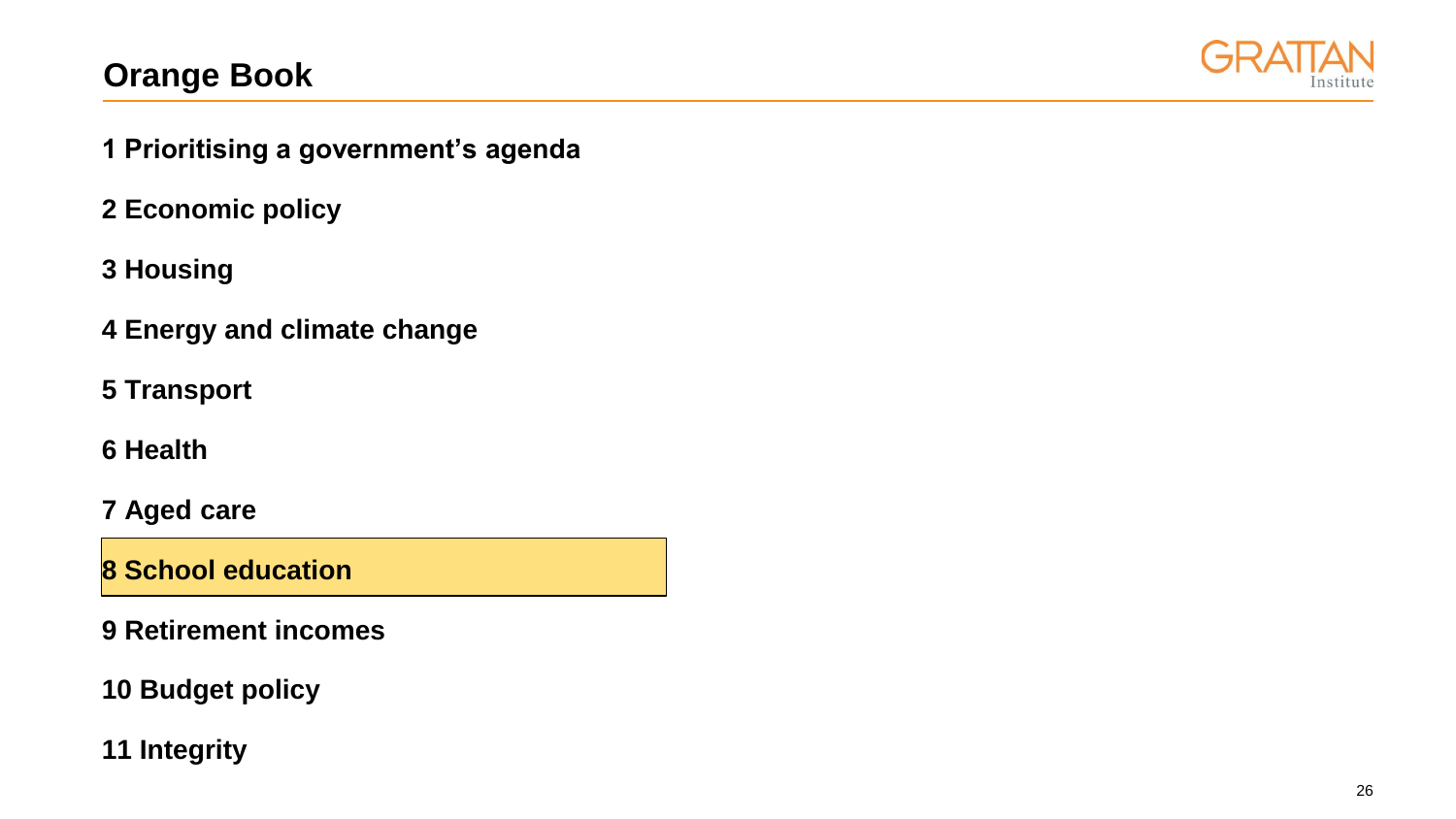

- Australian students are falling behind
- Equity in education is a significant challenge
- On school spending, Australia is in the middle of the OECD pack
- COVID-19 has had a significant impact, but it's not all bad
- Too few high achievers enter teaching
- Existing teacher career paths don't recognise teaching expertise sufficiently or deploy it strategically
- Teachers struggle to find the time to get to the highest-impact teaching tasks

**Australia's disadvantaged students do worse in reading than their peers in Canada, South Korea, or the UK** Mean performance in PISA reading, 2018, points



Notes: Disadvantaged students are those in the bottom quartile of the PISA index of economic, social, and cultural status (ESCS) in each country. Advantaged students are those in the top quartile of ECSC. Source: OECD PISA 2018 Database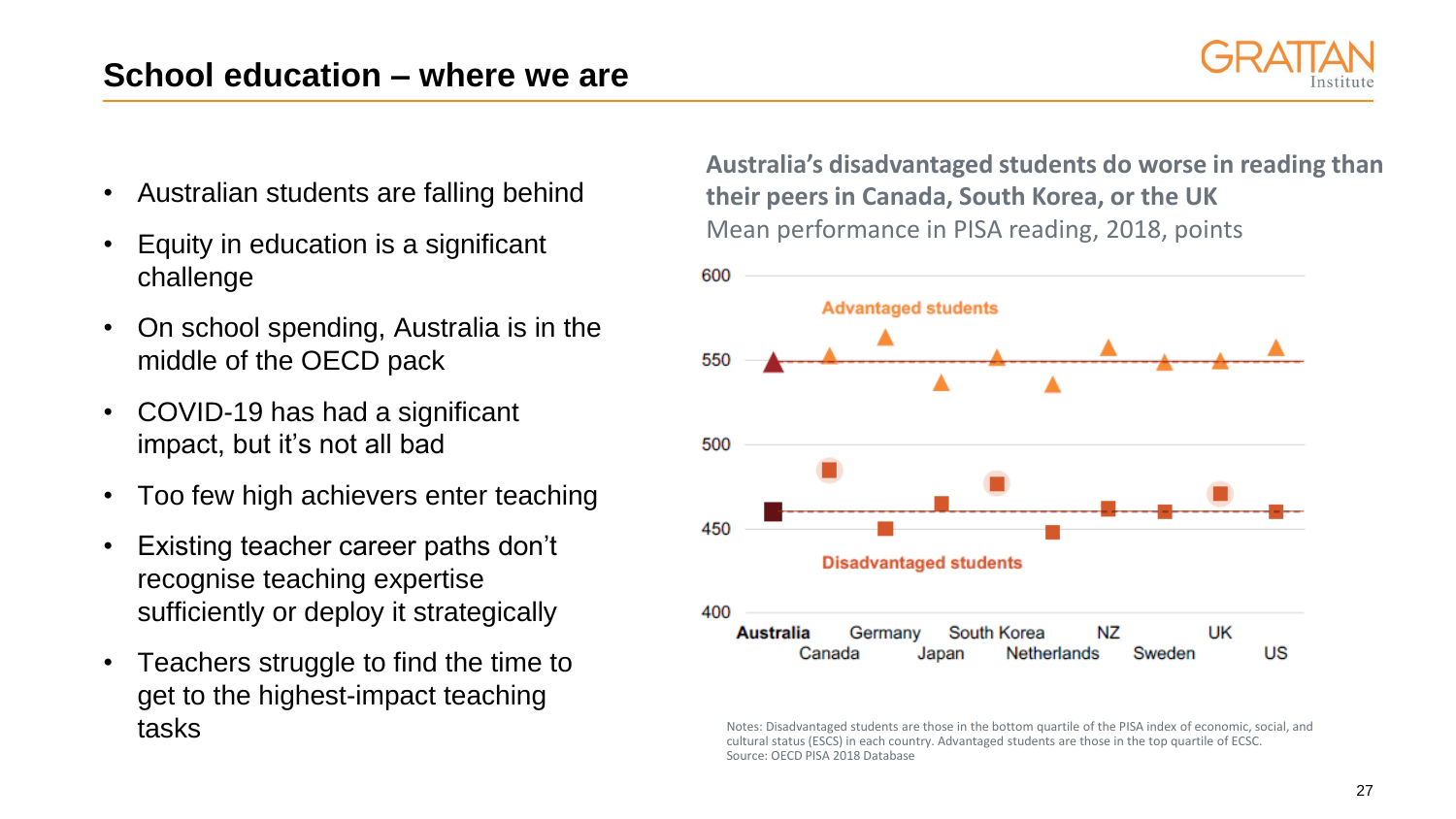#### Keep the federal government's role limited and well-targeted

• Avoid new school reforms unless: evidence supports it; government can make it happen; and federal involvement will help.

### Strengthen the Australian education evidence base

- Spend more on the education evidence base.
- Fund research to evaluate innovations emerging from COVID disruption.

#### Attract more high achievers to teaching, and improve initial teacher education

- Commit to doubling within 10 years the proportion of high achievers who choose teaching.
- Fund \$10,000-a-year scholarships for high-achieving students.
- Launch a marketing campaign to re-position teaching as a challenging and rewarding career.
- Review the recommendations of the 2021 independent expert review of ITE and implement reforms.

#### Work with the states to improve the career path for top teachers

- Work with states on a new expert teacher career path, with two new positions: Instructional Specialists and Master Teachers.
- Help fund pilot programs to refine the role description, training, and integration of the two new positions.

#### Work with the states to give teachers more time for great teaching

• Fund an investigation of how to ensure teachers have the time they need to prepare and deliver great teaching.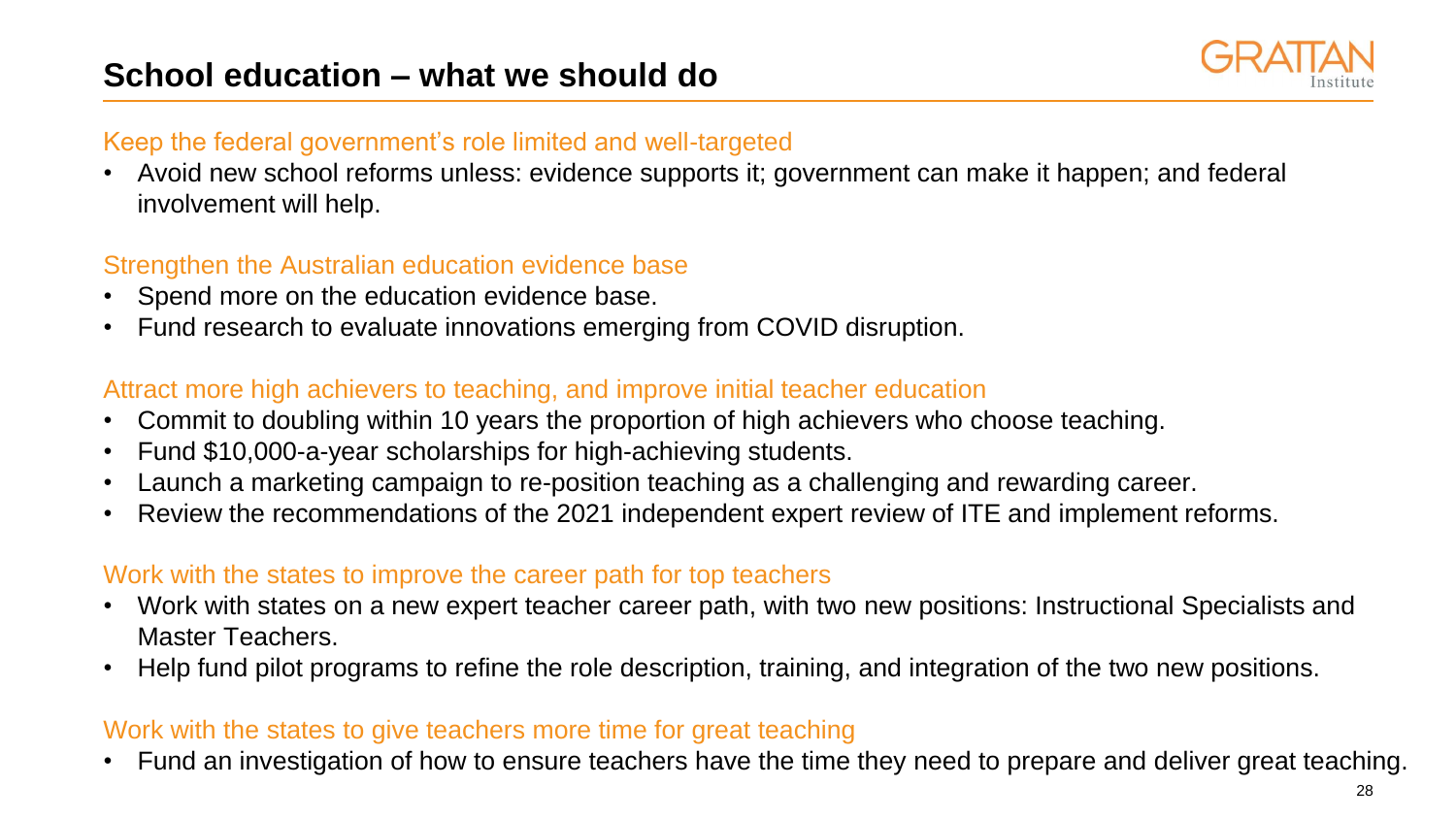

- **1 Prioritising a government's agenda**
- **2 Economic policy**
- **3 Housing**
- **4 Energy and climate change**
- **5 Transport**
- **6 Health**
- **7 Aged care**
- **8 School education**
- **9 Retirement incomes**
- **10 Budget policy**
- **11 Integrity**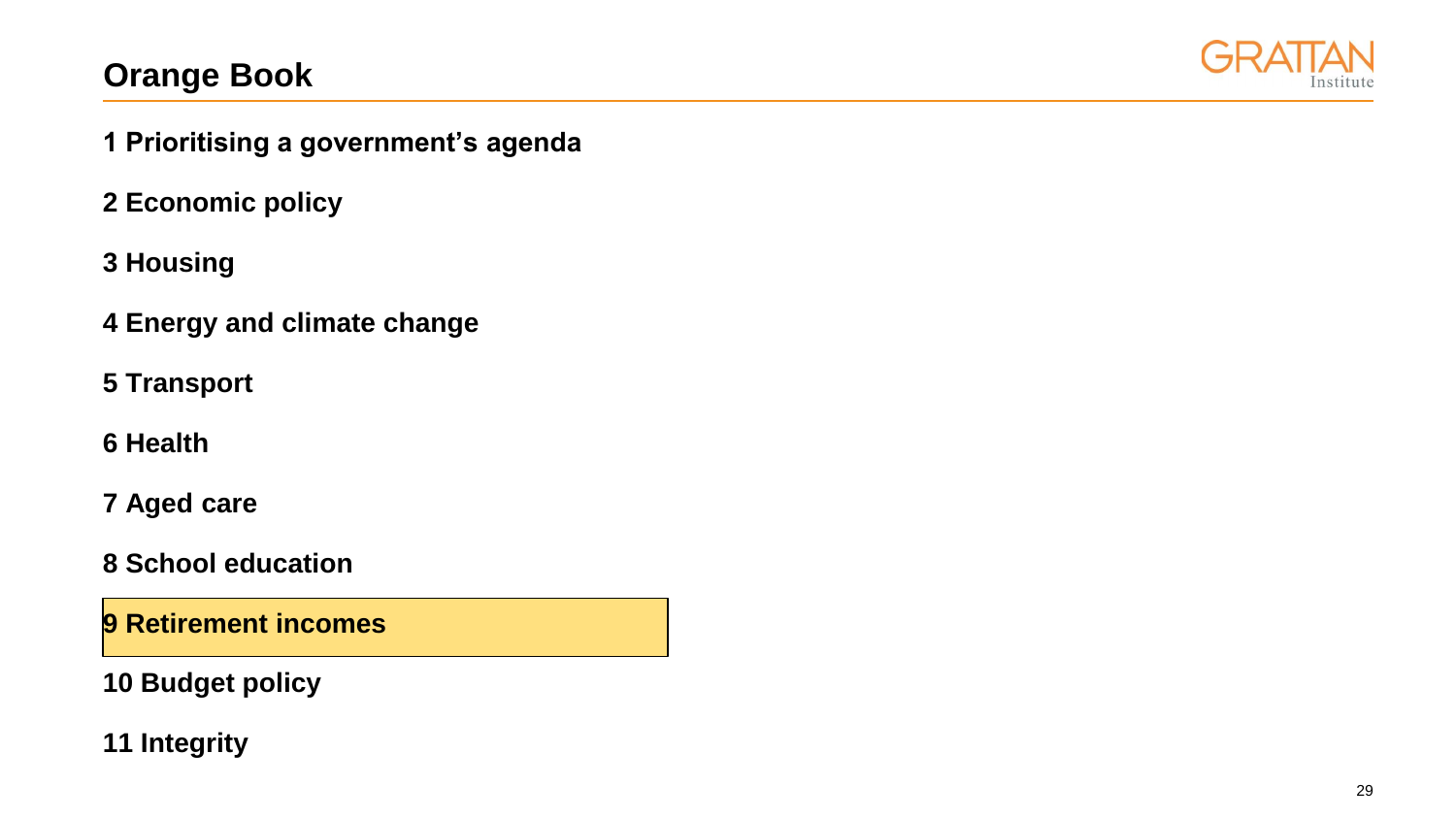

- Retirement incomes are adequate
- Age Pension spending is sustainable
- Renting retirees are struggling
- Home-owning retirees don't use their equity
- Safety nets for early retirees are inadequate
- Super tax concessions are too high
- Super fees are too high
- Super balances are not converted into income

**The cost of super tax breaks far outweighs the corresponding Age Pension savings, especially for high earners** Projected tax concessions and Age Pension savings over a lifetime, by income



Source: Callaghan et al (2020): Retirement Income Review: Final Report.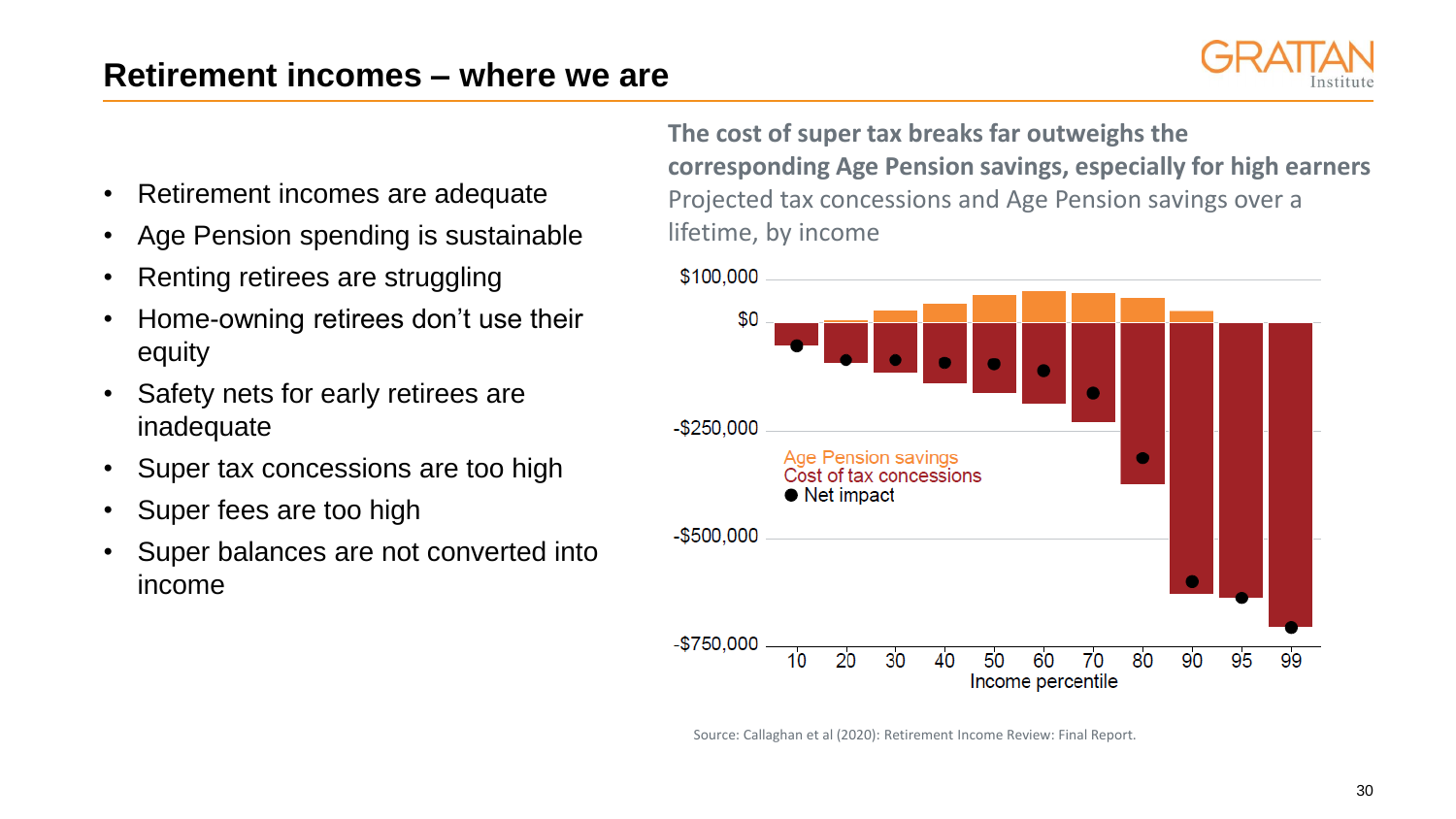## **Retirement – what we should do**



#### Retirement income adequacy

• Abandon the legislated increases in compulsory super from 10% to 12%.

### Superannuation tax

- Reduce the concessional contribution cap to \$15K/year, and put a lifetime cap of \$250K on post-tax contributions.
- Tax super earnings in retirement at 15%, as applies before retirement.

#### Superannuation costs

- Create a 'best in show' shortlist of up to 10 funds, to assign a default fund for new workers.
- Establish an independent inquiry into default insurance in super.
- Explore how best to provide retirees with high-quality retirement income products:
	- Could directly offer a limited suite of retirement income products, such as annuities, on an opt-out basis.
	- Alternatively, establish a 'best in show' shortlist of default drawdown-phase products.

### Age Pension

- Include in the assets test the value of a home above some threshold; raise the value of assets that do not reduce the Age Pension for homeowners to the same levels that apply to non-homeowners.
- Taper the Age Pension at \$2.25/fortnight for each \$1,000 of assets, rather than \$3.

### Home equity release

- Lower the interest rate on the Home Equity Access Scheme.
- Cap the interest rate for the life of the loan, or ring-fence a modest portion of home equity.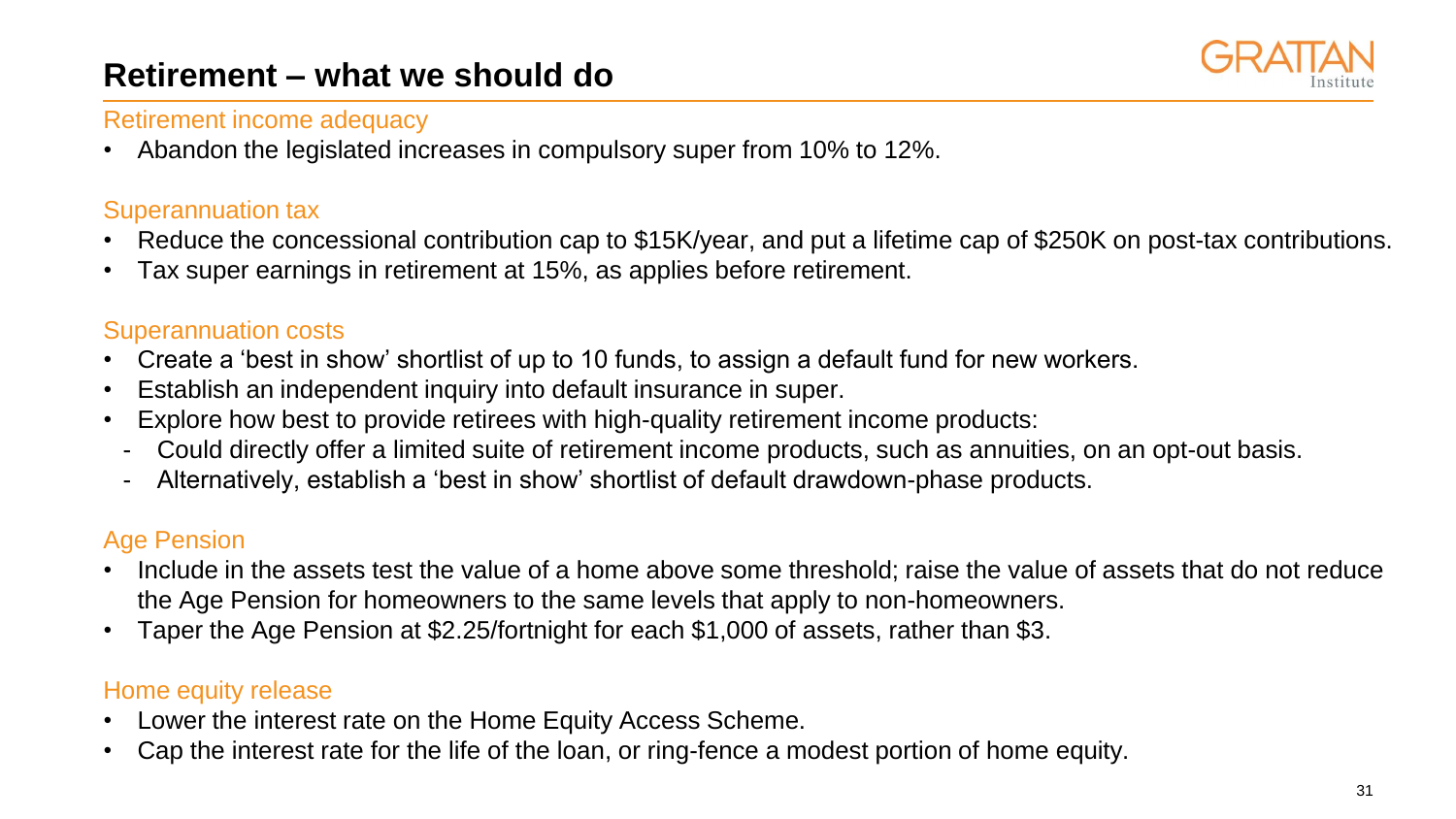

- **1 Prioritising a government's agenda**
- **2 Economic policy**
- **3 Housing**
- **4 Energy and climate change**
- **5 Transport**
- **6 Health**
- **7 Aged care**
- **8 School education**
- **9 Retirement incomes**

**10 Budget policy**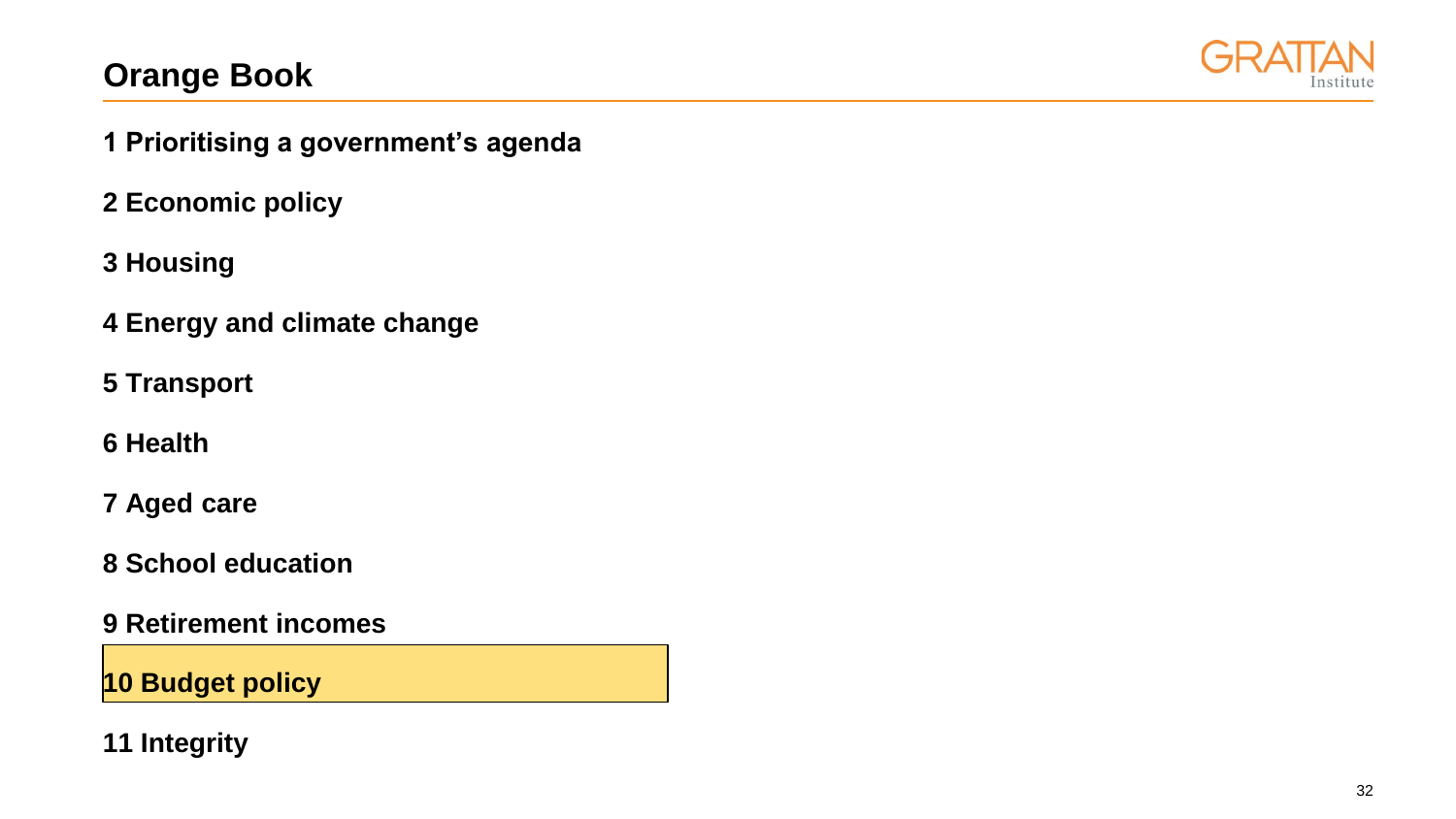# **Budget policy – where we are**



- Debt is high by historical standards but interest costs are manageable
- But there are long-term structural pressures on the budget
- The Federal Government's fiscal strategy will need to evolve as the recovery develops

**Australia has low debt by international standards** Net debt as a per cent of GDP 2019 (darker) and increase through to 2021 (shaded)



Source: IMF Fiscal Monitor October 2021.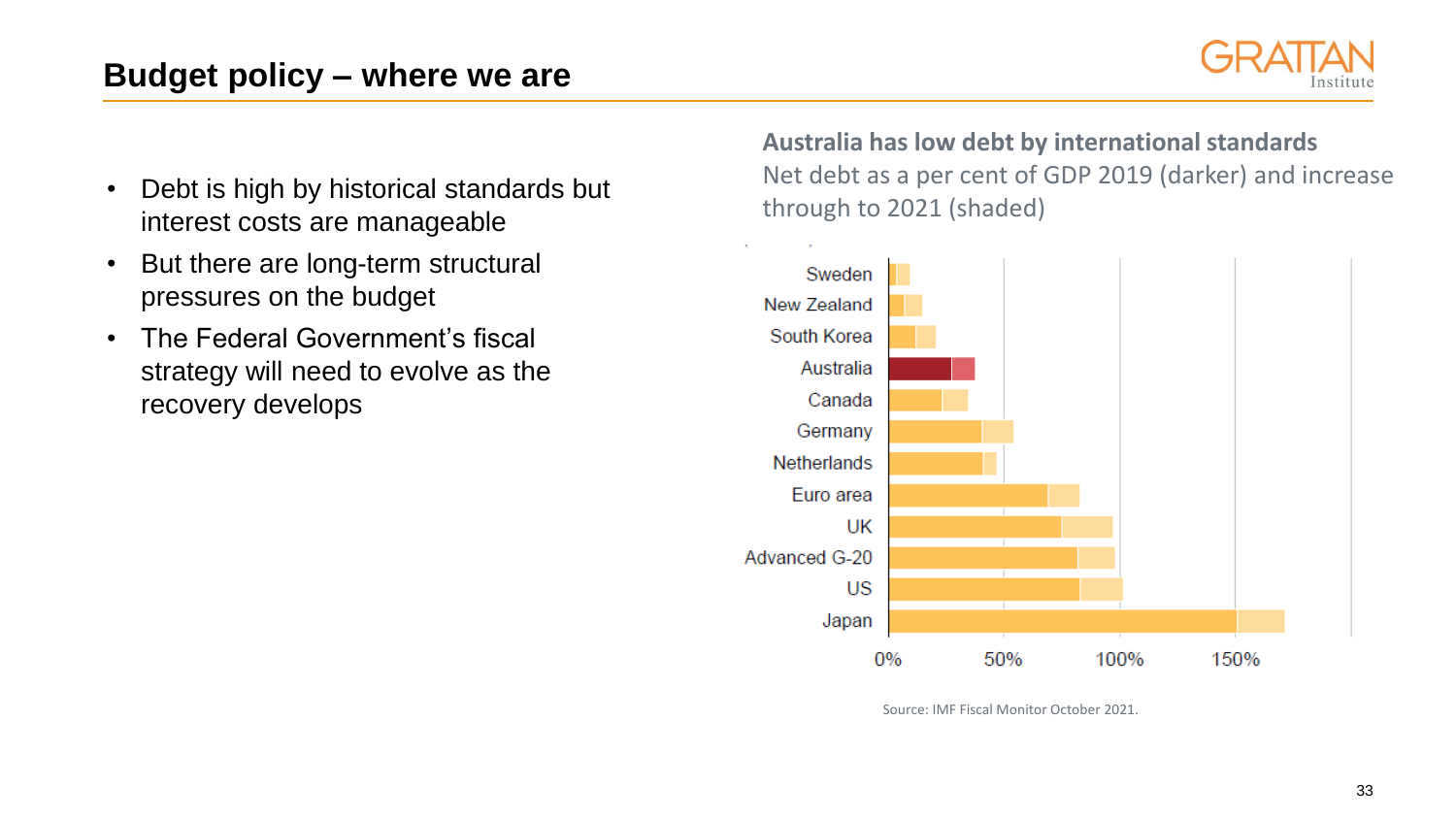

- Maintain the current fiscal recovery strategy until the recovery is secured and wages are growing.
- BUT do not engage in additional short-term stimulus spending by way of significant short term spending commitments or tax cuts which could create inflationary pressures
- Once the recovery is secured, targeting debt as a share of the economy will provide some guardrails but should consider whether other targets might be preferable
	- E.g. capping interest payments as a share of government revenue better targets the actual burden on taxpayers and provides more room to respond to macroeconomic conditions
- Work with the states to produce a national Intergenerational Report that contains long-term fiscal projections across all levels of government.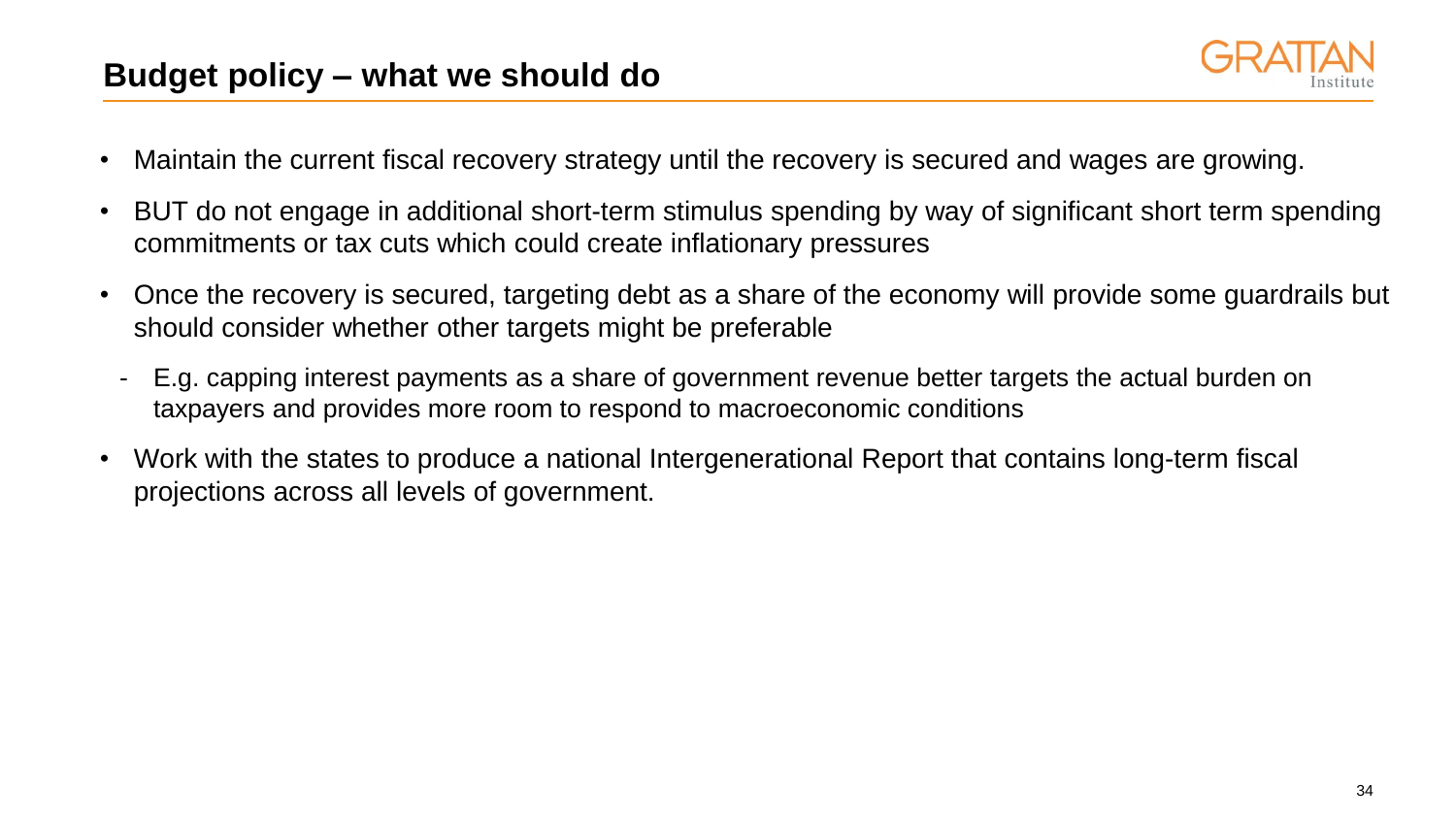

- **1 Prioritising a government's agenda**
- **2 Economic policy**
- **3 Housing**
- **4 Energy and climate change**
- **5 Transport**
- **6 Health**
- **7 Aged care**
- **8 School education**
- **9 Retirement incomes**
- **10 Budget policy**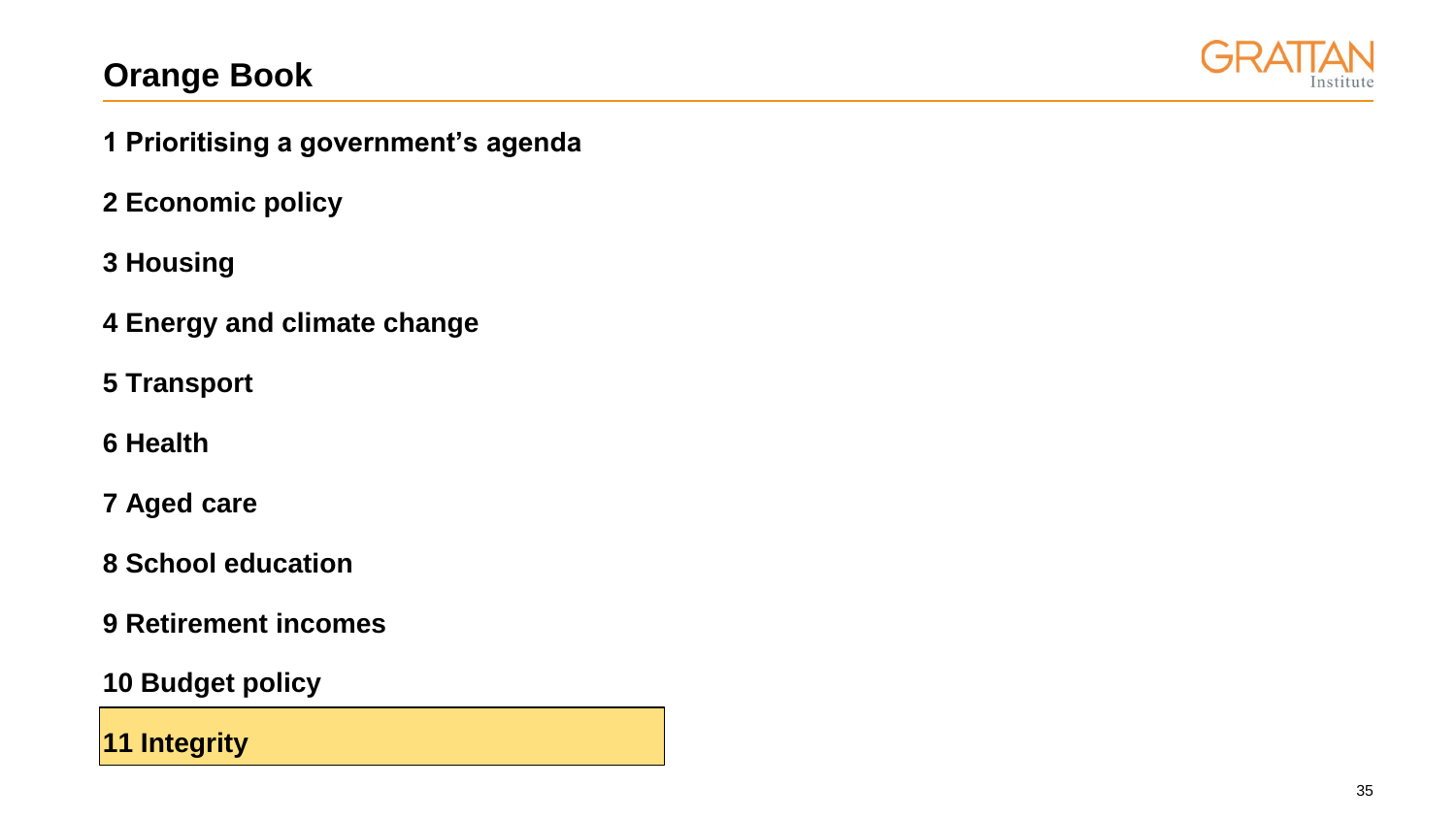## **Integrity – where we are**



- Australians are increasingly cynical about how government functions (despite a resurgence in trust during the early stage of the pandemic)
- Recent scandals have probably reinforced cynicism about government and its motives
- Australia is slipping in international corruption ratings
- Australia's checks and balances on decision-making remain weak

**Australia is falling behind on international measures of Corruption**

Corruption Perceptions Index rank, 2012-2021, top 20 countries in 2021



*Notes: The Index scores countries on how corrupt their public sectors are seen to be, according to surveys of businesspeople, analysts, and others. Since 2012, Australia has seen the largest decline of top-10 ranked countries (from a score of 85 and a rank of 8th in 2012, to a score of 73 and a rank of 18th in 2021). Source: Transparency International.* Corruption Perceptions Index 2021.